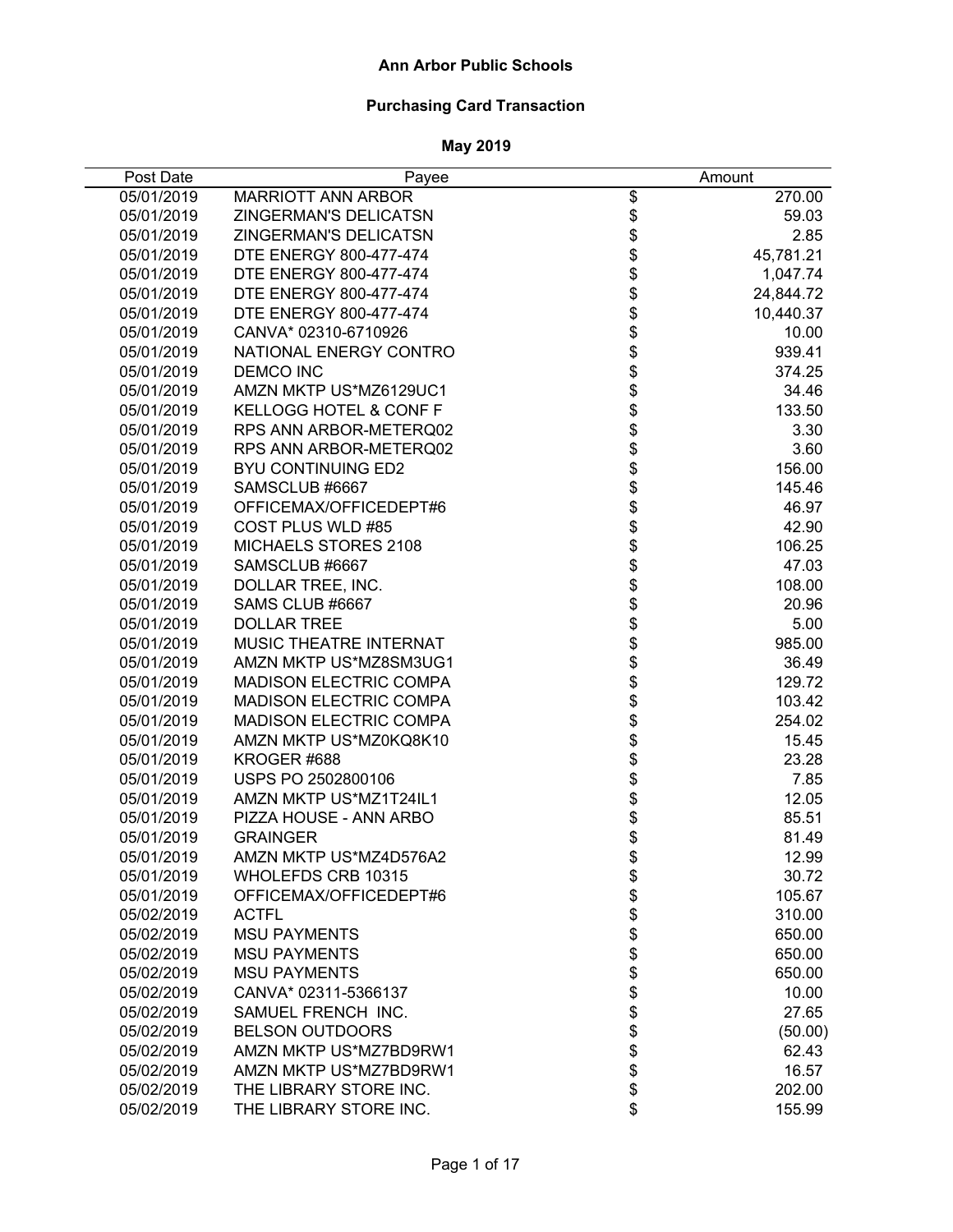| 05/02/2019 | THE LIBRARY STORE INC.        | \$               | (20.26)   |
|------------|-------------------------------|------------------|-----------|
| 05/02/2019 | AMZN MKTP US*MZ51B7SS2        |                  | 2,028.14  |
| 05/02/2019 | AMZN MKTP US*MZ4BO4RM1        |                  | 14.98     |
| 05/02/2019 | OFFICEMAX/OFFICEDEPT#6        |                  | 184.31    |
| 05/02/2019 | THE ORIGINAL COTTAGE I        |                  | 450.50    |
| 05/02/2019 | <b>INDEED</b>                 |                  | 17.88     |
| 05/02/2019 | SHOPKEEP.COM INC.             |                  | 108.00    |
| 05/02/2019 | WILDLIFE SERVICES OF M        |                  | 140.00    |
| 05/02/2019 | WILDLIFE SERVICES OF M        |                  | 190.00    |
| 05/02/2019 | ADVANCE EDUCATION, INC        |                  | 1,200.00  |
| 05/02/2019 | <b>ROVIN CERAMICS</b>         |                  | 10.69     |
| 05/02/2019 | SQU*SQ *ROOSROAST COFF        |                  | 52.00     |
| 05/02/2019 | <b>JIMS AMISH STRUCTURES</b>  |                  | 500.00    |
| 05/02/2019 | KINGS KEYBOARD HOUSE          |                  | 50.34     |
| 05/02/2019 | <b>BUSCH'S #1048</b>          |                  | 24.99     |
| 05/02/2019 | MICHAELS STORES 2108          |                  | 3.40      |
| 05/02/2019 | LOWES #01750*                 |                  | 5.60      |
| 05/02/2019 | <b>MADISON ELECTRIC COMPA</b> |                  | 402.15    |
| 05/02/2019 | <b>MCNAUGHTON MCKAY ELECT</b> |                  | 9.79      |
| 05/02/2019 | AMZN MKTP US*MZ73E37N0        |                  | 12.84     |
| 05/02/2019 | KROGER #688                   |                  | 7.98      |
| 05/02/2019 | <b>ILP*INSECT LORE</b>        |                  | 3,388.75  |
| 05/02/2019 | OFFICEMAX/OFFICEDEPT#6        |                  | 67.48     |
| 05/02/2019 | OFFICEMAX/OFFICEDEPT#6        |                  | 294.82    |
| 05/02/2019 | AMZN MKTP US*MZ46B2R01        |                  | 110.24    |
| 05/02/2019 | MARCOS PIZZA-1056             |                  | 21.42     |
| 05/02/2019 | <b>GRAINGER</b>               |                  | 90.67     |
| 05/02/2019 | BEHLER YOUNG COMPANY A        |                  | 524.77    |
| 05/02/2019 | OFFICEMAX/OFFICEDEPT#6        |                  | 35.57     |
| 05/03/2019 | <b>CITY OF ANN ARBOR</b>      |                  | 3,204.23  |
| 05/03/2019 | <b>CITY OF ANN ARBOR</b>      |                  | 7,627.07  |
| 05/03/2019 | <b>CITY OF ANN ARBOR</b>      |                  | 40,245.86 |
| 05/03/2019 | MHE*MCGRAW-HILL ECOMM         |                  | 225.00    |
| 05/03/2019 | PANERA BREAD #600876          |                  | 116.75    |
| 05/03/2019 | <b>SS STORAGE - ANN ARBOR</b> |                  | 158.00    |
| 05/03/2019 | AMWAY GRAND PLAZA HOTE        |                  | 564.42    |
| 05/03/2019 | AMWAY GRAND PLAZA HOTE        | \$               | 564.42    |
| 05/03/2019 | AMWAY GRAND PLAZA HOTE        |                  | 564.42    |
| 05/03/2019 | AMWAY GRAND PLAZA HOTE        |                  | 188.14    |
| 05/03/2019 | <b>AMWAY GRAND PLAZA HOTE</b> |                  | 376.28    |
| 05/03/2019 | RPS ANN ARBOR-METERQ02        |                  | 2.40      |
| 05/03/2019 | AMZN MKTP US*MZ70O0212        |                  | 19.18     |
| 05/03/2019 | AMAZON.COM*MZ7970WQ1          |                  | 87.98     |
| 05/03/2019 | OFFICEMAX/OFFICEDEPT#6        |                  | 227.98    |
| 05/03/2019 | OFFICEMAX/OFFICEDEPT#6        | <b>おおままままままま</b> | 169.39    |
| 05/03/2019 | OFFICE DEPOT #1170            |                  | 23.73     |
| 05/03/2019 | <b>DOLLAR TREE</b>            |                  | 37.10     |
| 05/03/2019 | AMZN MKTP US*MZ9RN09E0        |                  | 27.91     |
| 05/03/2019 | AMZN MKTP US*MZ1V109Z0        | \$               | 44.98     |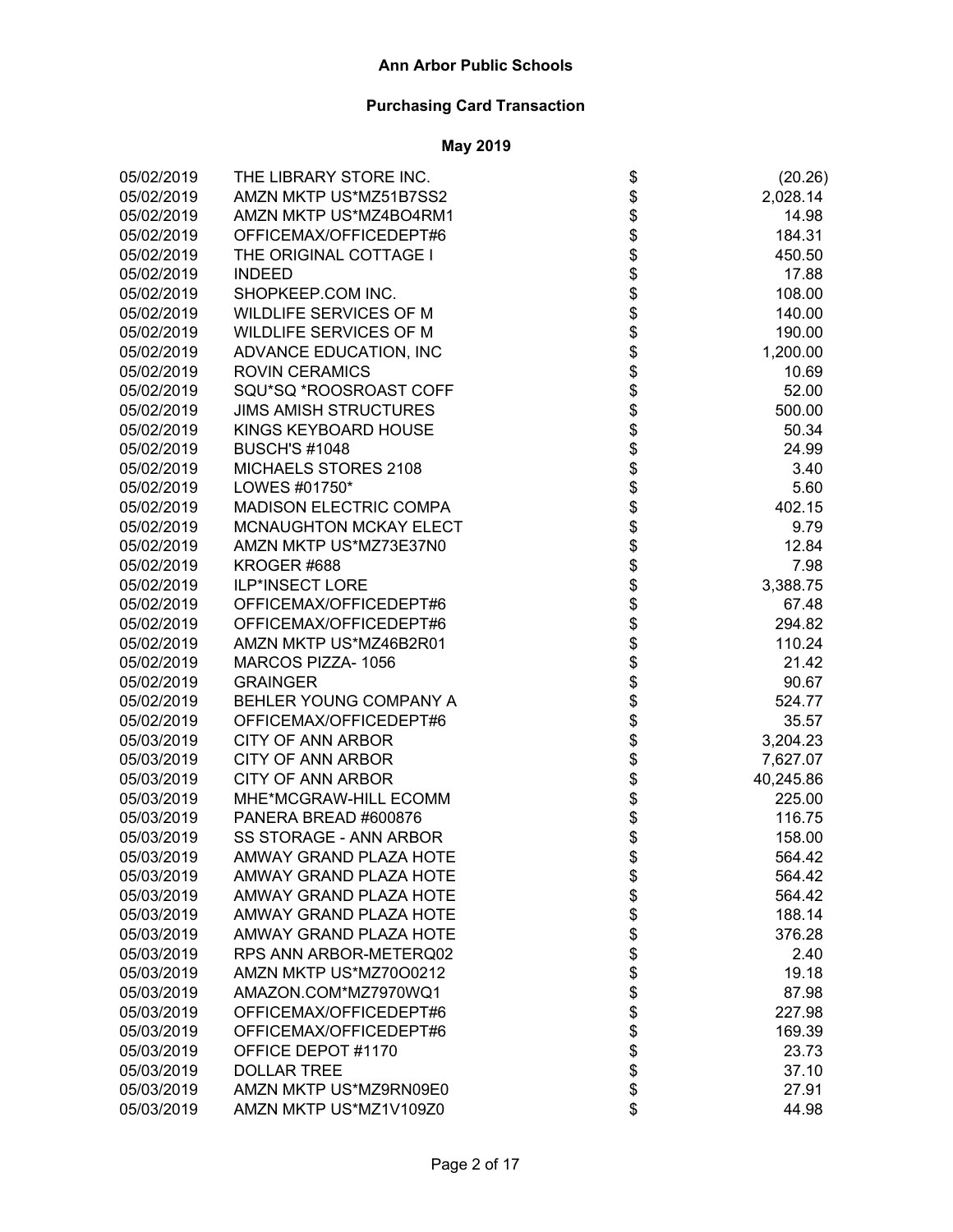| 05/03/2019 | AMZN MKTP US*MZ0UE0WH1            |                    | 145.72   |
|------------|-----------------------------------|--------------------|----------|
| 05/03/2019 | DOLLAR BILL COPYING               |                    | 700.27   |
| 05/03/2019 | AMZN MKTP US*MZ1HI8212            |                    | 205.98   |
| 05/03/2019 | <b>LILY'S GARDEN INC</b>          |                    | 55.00    |
| 05/03/2019 | <b>ROVIN CERAMICS</b>             |                    | (0.21)   |
| 05/03/2019 | RPS ANN ARBOR-MAYNRQPS            |                    | 330.00   |
| 05/03/2019 | RPS ANN ARBOR - FORQ02            |                    | 3.60     |
| 05/03/2019 | RPS ANN ARBOR - FORQ02            |                    | 3.60     |
| 05/03/2019 | CITY OF GRAND RAPIDS, M           |                    | 44.00    |
| 05/03/2019 | AMWAY GRAND PLAZA HOTE            |                    | 477.42   |
| 05/03/2019 | <b>GRAINGER</b>                   |                    | 111.22   |
| 05/03/2019 | <b>PARTY CITY BOPIS</b>           |                    | 52.66    |
| 05/03/2019 | OFFICEMAX/OFFICEDEPT#6            |                    | 17.99    |
| 05/03/2019 | AMZN MKTP US*MZ4AH6UP0            |                    | 369.00   |
| 05/03/2019 | <b>BARRY BAGELS</b>               |                    | 322.18   |
| 05/03/2019 | 4IMPRINT                          |                    | 1,202.01 |
| 05/03/2019 | <b>GRAINGER</b>                   |                    | 41.31    |
| 05/03/2019 | YOUNG SUPPLY CO - ANN             |                    | 88.30    |
| 05/03/2019 | <b>GRAINGER</b>                   |                    | 133.55   |
| 05/03/2019 | YOUNG SUPPLY CO - ANN             |                    | 59.86    |
| 05/03/2019 | <b>BOILERS CONTROLS &amp; EQU</b> |                    | 374.11   |
| 05/03/2019 | AMZN MKTP US*MZ61902L2            |                    | 88.49    |
| 05/03/2019 | AMZN MKTP US*MZ2N392K2            |                    | 38.48    |
| 05/03/2019 | AMZN MKTP US*MZ1CW12N2            |                    | 43.57    |
| 05/03/2019 | OFFICEMAX/OFFICEDEPT#6            |                    | 37.95    |
| 05/06/2019 | AMZN MKTP US*MZ1J76IL0            |                    | 45.00    |
| 05/06/2019 | INT*BACCALAUREATE ORG             |                    | 3,285.00 |
| 05/06/2019 | INT*BACCALAUREATE ORG             |                    | 3,285.00 |
| 05/06/2019 | INT*BACCALAUREATE ORG             |                    | 2,190.00 |
| 05/06/2019 | INT*BACCALAUREATE ORG             |                    | 1,294.00 |
| 05/06/2019 | GFS STORE #0868                   |                    | 16.07    |
| 05/06/2019 | <b>MARRIOTT ANN ARBOR</b>         |                    | 1,513.53 |
| 05/06/2019 | <b>MARRIOTT ANN ARBOR</b>         |                    | 391.77   |
| 05/06/2019 | <b>COURTYARD BY MARRIOTT</b>      |                    | 566.85   |
| 05/06/2019 | <b>DEMCO INC</b>                  |                    | 30.33    |
| 05/06/2019 | <b>DEMCO INC</b>                  |                    | 7.97     |
| 05/06/2019 | AMAZON.COM*MZ8RF5UA2              | \$                 | 25.99    |
| 05/06/2019 | <b>DEMCO INC</b>                  |                    | 50.87    |
| 05/06/2019 | <b>DEMCO INC</b>                  |                    | 168.54   |
| 05/06/2019 | <b>DEMCO INC</b>                  |                    | 46.82    |
| 05/06/2019 | <b>AMAZON WEB SERVICES</b>        |                    | 18.67    |
| 05/06/2019 | <b>AUTOGRAPH COLLECTION H</b>     |                    | 45.46    |
| 05/06/2019 | STU*STUMPS                        |                    | 1,262.84 |
| 05/06/2019 | AMZN MKTP US*MZ40L9KG2            |                    | 143.40   |
| 05/06/2019 | OFFICEMAX/OFFICEDEPT#6            | <b>88888888888</b> | 30.80    |
| 05/06/2019 | RPS ANN ARBOR-METERQ02            |                    | 3.00     |
| 05/06/2019 | 00673569723864<br><b>DELTA</b>    |                    | 312.59   |
| 05/06/2019 | SP * PEDOMETERSUSA                |                    | 44.10    |
| 05/06/2019 | <b>DOLLARTREE</b>                 | \$                 | 13.00    |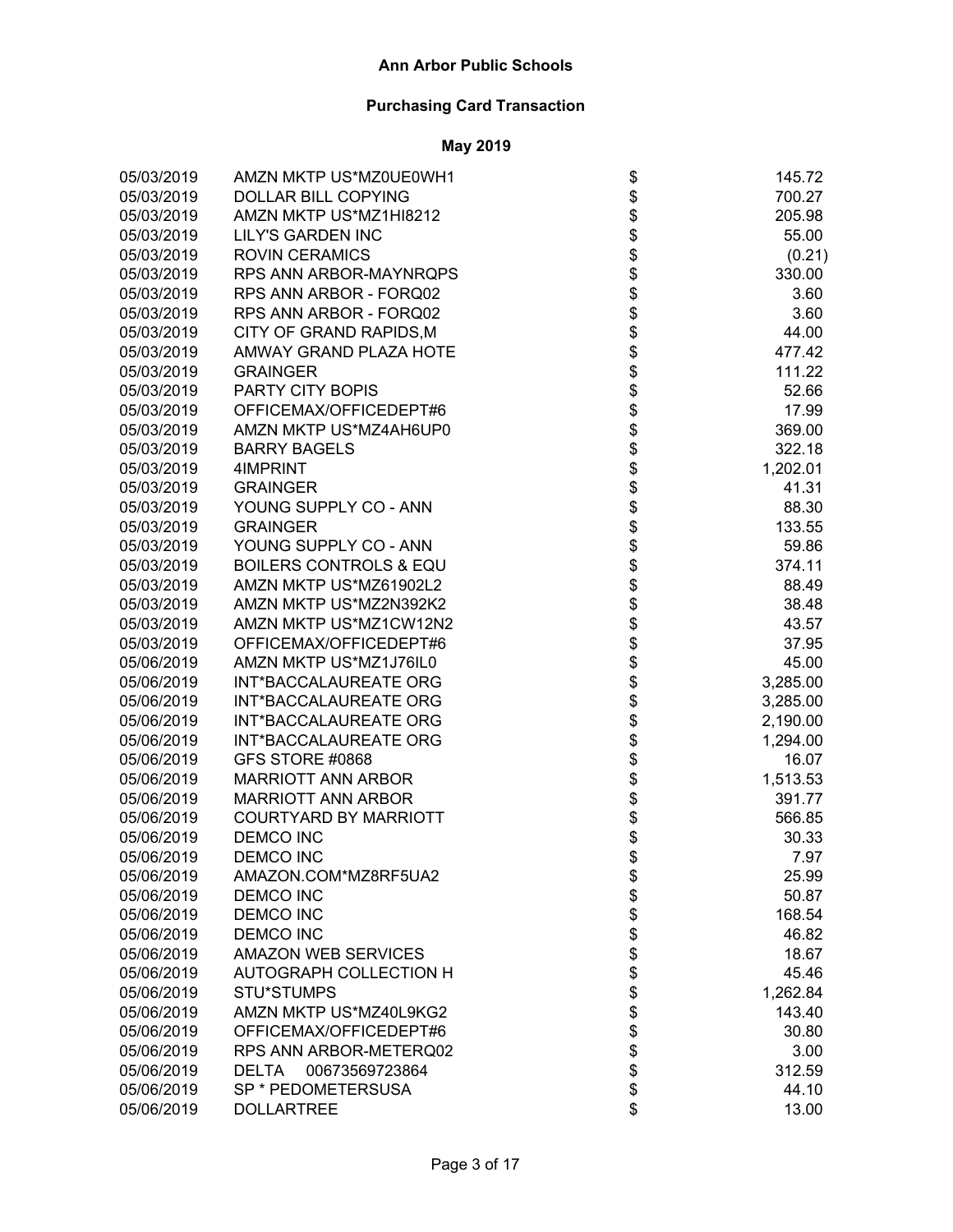| 05/06/2019 | LITTLE CAESARS 0007 00            | \$                | 88.75    |
|------------|-----------------------------------|-------------------|----------|
| 05/06/2019 | OFFICEMAX/OFFICEDEPT#6            | \$                | 47.05    |
| 05/06/2019 | OFFICEMAX/OFFICEDEPT#6            |                   | 19.20    |
| 05/06/2019 | OFFICEMAX/OFFICEDEPT#6            |                   | 387.75   |
| 05/06/2019 | AMZN MKTP US*MN42I34O1            |                   | 47.98    |
| 05/06/2019 | USPS PO 2576420906                |                   | 10.64    |
| 05/06/2019 | OFFICEMAX/OFFICEDEPT#6            |                   | 6.39     |
| 05/06/2019 | OFFICEMAX/OFFICEDEPT#6            |                   | 8.78     |
| 05/06/2019 | AMZN MKTP US*MN6GR4CD1            |                   | 336.37   |
| 05/06/2019 | MEIJER INC #027 Q01               |                   | 22.73    |
| 05/06/2019 | QUILL CORPORATION                 |                   | 118.27   |
| 05/06/2019 | AMZN MKTP US*MZ93Z9I80            |                   | 76.64    |
| 05/06/2019 | WELDON, WILLIAMS & LIC            |                   | 616.44   |
| 05/06/2019 | GFS STORE #1973                   |                   | 257.14   |
| 05/06/2019 | AMZN MKTP US*MZ3KD8UZ0            |                   | 40.07    |
| 05/06/2019 | KIDDING AROUND YOGA               |                   | 134.98   |
| 05/06/2019 | <b>BUSCH'S #1048</b>              |                   | 26.97    |
| 05/06/2019 | KROGER #688                       |                   | 14.98    |
| 05/06/2019 | SPEEDWAY 08707 ANN                |                   | 70.00    |
| 05/06/2019 | YOUNG SUPPLY CO - ANN             |                   | 128.40   |
| 05/06/2019 | YOUNG SUPPLY CO - ANN             |                   | 108.00   |
| 05/06/2019 | <b>GRAINGER</b>                   |                   | 120.78   |
| 05/07/2019 | <b>CITY OF ANN ARBOR</b>          |                   | 535.46   |
| 05/07/2019 | <b>CITY OF ANN ARBOR</b>          |                   | 7,369.76 |
| 05/07/2019 | <b>CITY OF ANN ARBOR</b>          |                   | 554.08   |
| 05/07/2019 | <b>CITY OF ANN ARBOR</b>          |                   | 3,356.27 |
| 05/07/2019 | <b>CITY OF ANN ARBOR</b>          |                   | 1,959.61 |
| 05/07/2019 | <b>CITY OF ANN ARBOR</b>          |                   | 3,332.04 |
| 05/07/2019 | <b>CITY OF ANN ARBOR</b>          |                   | 384.35   |
| 05/07/2019 | <b>CITY OF ANN ARBOR</b>          |                   | 3,172.54 |
| 05/07/2019 | <b>CITY OF ANN ARBOR</b>          |                   | 6,029.81 |
| 05/07/2019 | <b>CITY OF ANN ARBOR</b>          |                   | 71.51    |
| 05/07/2019 | <b>CITY OF ANN ARBOR</b>          |                   | 5,006.21 |
| 05/07/2019 | <b>CITY OF ANN ARBOR</b>          |                   | 2,247.90 |
| 05/07/2019 | <b>CITY OF ANN ARBOR</b>          |                   | 1,909.00 |
| 05/07/2019 | <b>ALLEGRA PRINT &amp; IMAGIN</b> |                   | 60.60    |
| 05/07/2019 | MIPAMSU.ORG                       | \$                | 72.50    |
| 05/07/2019 | <b>ZAZZLE USD</b>                 |                   | 47.30    |
| 05/07/2019 | ETSY.COM - SPOONFLOWER            |                   | 102.82   |
| 05/07/2019 | AMZN MKTP US*MN8ZL1ZW1            |                   | 271.57   |
| 05/07/2019 | PAYPAL *WASHTENAWCO               |                   | 75.00    |
| 05/07/2019 | <b>GRAND TRAV RESORT</b>          |                   | 422.10   |
| 05/07/2019 | <b>GETAWAY TOURS &amp; CHARTE</b> |                   | 715.85   |
| 05/07/2019 | MEIJER INC #173 Q01               |                   | 7.49     |
| 05/07/2019 | SQU*SQ *TEAMZ, COPZ, &            | <b>8888888888</b> | 1,177.00 |
| 05/07/2019 | AMZN MKTP US*MZ9M82WF2            |                   | 186.25   |
| 05/07/2019 | AMZN MKTP US*MZ7ZO7Y90            |                   | 125.34   |
| 05/07/2019 | AMZN MKTP US*MN6UI9LT1            |                   | 52.95    |
| 05/07/2019 | <b>HILTON HOTELS</b>              | \$                | 216.12   |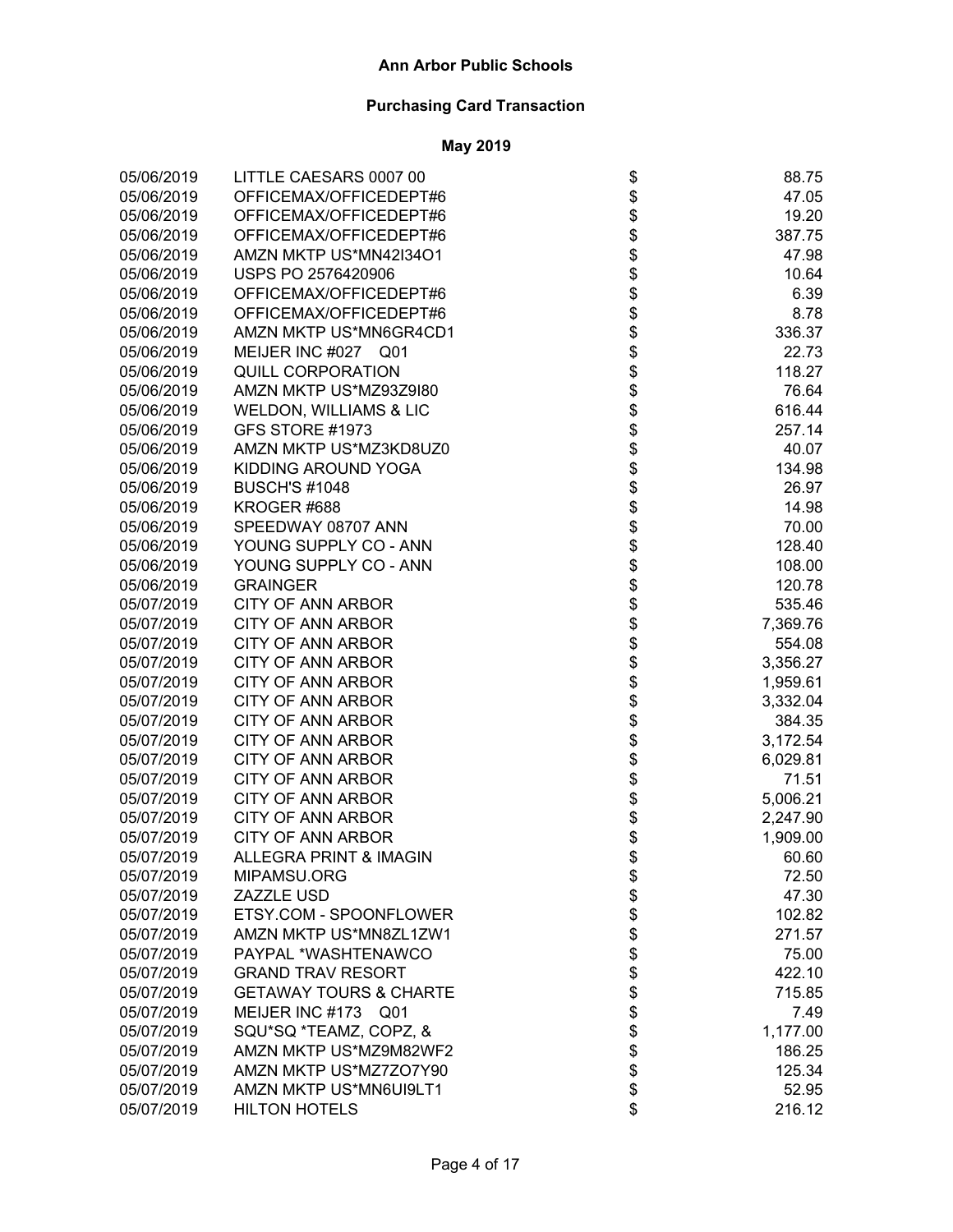| 05/07/2019 | <b>HILTON HOTELS</b>          |                    | 216.12   |
|------------|-------------------------------|--------------------|----------|
| 05/07/2019 | <b>HILTON HOTELS</b>          |                    | 216.12   |
| 05/07/2019 | <b>HILTON HOTELS</b>          |                    | 216.12   |
| 05/07/2019 | <b>HILTON HOTELS</b>          |                    | 216.12   |
| 05/07/2019 | <b>HILTON HOTELS</b>          |                    | 216.12   |
| 05/07/2019 | <b>HILTON HOTELS</b>          |                    | 216.12   |
| 05/07/2019 | <b>HILTON HOTELS</b>          |                    | 216.12   |
| 05/07/2019 | USPS PO 2588050907            |                    | 9.45     |
| 05/07/2019 | PAYPAL *HEALTH4HIRE           |                    | 129.32   |
| 05/07/2019 | <b>WASHTENAW DAIRY</b>        |                    | 24.00    |
| 05/07/2019 | <b>MYSTERY SCIENCE</b>        |                    | 99.00    |
| 05/07/2019 | SAMSCLUB #6667                |                    | 69.70    |
| 05/07/2019 | MADISON ELECTRIC COMPA        |                    | 212.98   |
| 05/07/2019 | 4IMPRINT                      |                    | 356.23   |
| 05/07/2019 | KROGER #688                   |                    | 40.54    |
| 05/07/2019 | ROYLCO, INC.                  |                    | 50.97    |
| 05/07/2019 | <b>MASSP</b>                  |                    | 325.00   |
| 05/07/2019 | DOMINO'S 1109                 |                    | 109.82   |
| 05/07/2019 | <b>LAKESHORE LEARNING MAT</b> |                    | 523.31   |
| 05/07/2019 | INT*IN *SIGNS & TAGS,         |                    | 1,312.00 |
| 05/07/2019 | <b>BLT*FUN AND FUNCTION</b>   |                    | 60.94    |
| 05/07/2019 | AMAZON.COM*MZ8JQ1WH0          |                    | 356.60   |
| 05/07/2019 | AMZN MKTP US*MN2UJ1LX1        |                    | 75.08    |
| 05/07/2019 | RPS ANN ARBOR - FORQ02        |                    | 1.20     |
| 05/07/2019 | MEIJER INC #64 Q01            |                    | 110.13   |
| 05/07/2019 | BEHLER YOUNG COMPANY A        |                    | 96.00    |
| 05/07/2019 | <b>DJ CONLEY ASSOCIATES I</b> |                    | 71.45    |
| 05/07/2019 | <b>BARRY BAGELS</b>           |                    | 38.97    |
| 05/07/2019 | <b>RADISSON PARKING</b>       |                    | 10.00    |
| 05/08/2019 | PIZZA HOUSE - ANN ARBO        |                    | 185.29   |
| 05/08/2019 | DTE ENERGY 800-477-474        |                    | 750.56   |
| 05/08/2019 | DTE ENERGY 800-477-474        |                    | 669.16   |
| 05/08/2019 | DTE ENERGY 800-477-474        |                    | 669.16   |
| 05/08/2019 | DTE ENERGY 800-477-474        |                    | 669.16   |
| 05/08/2019 | DTE ENERGY 800-477-474        |                    | (750.56) |
| 05/08/2019 | AMAZON.COM*MN93F53O1          |                    | 29.96    |
| 05/08/2019 | ARBOR SPRINGS WATER CO        | \$                 | 57.50    |
| 05/08/2019 | <b>MARRIOTT ANN ARBOR</b>     |                    | (77.79)  |
| 05/08/2019 | <b>MARRIOTT ANN ARBOR</b>     |                    | 288.87   |
| 05/08/2019 | NATIONAL FEDERATION OF        |                    | 419.62   |
| 05/08/2019 | COTTAGE INN PIZZA - AN        |                    | 26.22    |
| 05/08/2019 | AMZN MKTP US*MN7OL8C10        |                    | 34.99    |
| 05/08/2019 | AMZN MKTP US*MN3OX5CB0        |                    | 55.98    |
| 05/08/2019 | <b>EMU WEB PURCHASE</b>       |                    | 240.00   |
| 05/08/2019 | LITTLE CAESARS 0007 00        |                    | 15.75    |
| 05/08/2019 | <b>THERAPRO</b>               | <b>88888888888</b> | 23.45    |
| 05/08/2019 | <b>STADIUM HARDWARE</b>       |                    | 28.18    |
| 05/08/2019 | MICHAELS STORES 2108          |                    | 5.69     |
| 05/08/2019 | <b>MADISON ELECTRIC COMPA</b> | \$                 | 13.75    |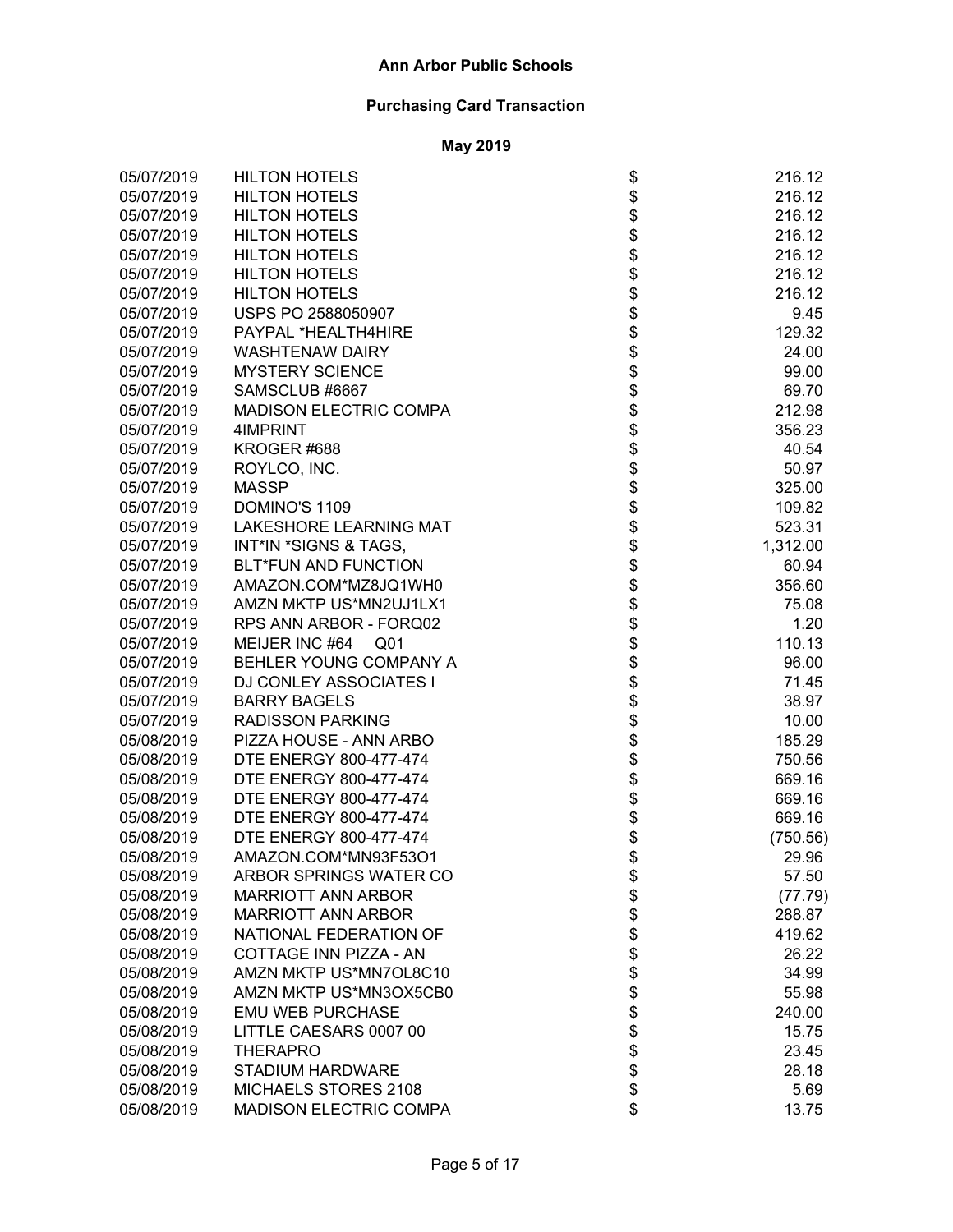| 05/08/2019 | <b>MADISON ELECTRIC COMPA</b>     |                                      | 464.19   |
|------------|-----------------------------------|--------------------------------------|----------|
| 05/08/2019 | LAKE FOREST GOLF CLUB             |                                      | 189.00   |
| 05/08/2019 | SCHOLASTIC READING CLU            |                                      | (6.00)   |
| 05/08/2019 | GFS STORE #1973                   |                                      | 6.79     |
| 05/08/2019 | OFFICEMAX/DEPOT 6048              |                                      | 39.05    |
| 05/08/2019 | OFFICEMAX/DEPOT 6048              |                                      | 29.19    |
| 05/08/2019 | AMZN MKTP US*MN7859ZU1            |                                      | 75.98    |
| 05/08/2019 | AHMOS - DEXTER INC                |                                      | 363.28   |
| 05/08/2019 | 1102 DOMINOS PIZZA                |                                      | 89.96    |
| 05/08/2019 | PANERA BREAD #600874              |                                      | 44.14    |
| 05/08/2019 | <b>LIBERTY FLAGS AND SPEC</b>     |                                      | 48.68    |
| 05/08/2019 | KROGER #688                       |                                      | 5.98     |
| 05/09/2019 | DTE ENERGY 800-477-474            |                                      | 750.56   |
| 05/09/2019 | DTE ENERGY 800-477-474            |                                      | 1,414.69 |
| 05/09/2019 | DTE ENERGY 800-477-474            |                                      | 2,026.83 |
| 05/09/2019 | DTE ENERGY 800-477-474            |                                      | (669.16) |
| 05/09/2019 | DTE ENERGY 800-477-474            |                                      | (669.16) |
| 05/09/2019 | DTE ENERGY 800-477-474            |                                      | (669.16) |
| 05/09/2019 | SAMS CLUB #6667                   |                                      | 29.96    |
| 05/09/2019 | AMZN MKTP US*MN8YE8F10            |                                      | 105.83   |
| 05/09/2019 | <b>MIPAMSU</b>                    |                                      | 32.00    |
| 05/09/2019 | JIMMY JOHNS # 90016 M             |                                      | 40.75    |
| 05/09/2019 | AMZN MKTP US*MN8HT8OX2            |                                      | 38.52    |
| 05/09/2019 | AMZN MKTP US*MN70Y6361            |                                      | 16.00    |
| 05/09/2019 | <b>IBT IIS FINGERPRINT CO</b>     |                                      | 63.00    |
| 05/09/2019 | <b>THOMSON WEST*TCD</b>           | ֍֎֍֍֍֍֍֍֍֍֍֍֍֍֍֍֍֍֍֍֍֍֍֍֍֍֍֍֍֍֍֍֍֍֍֍ | 294.64   |
| 05/09/2019 | <b>DEMCO INC</b>                  |                                      | 143.79   |
| 05/09/2019 | JOSTENS INC.                      |                                      | 2,576.95 |
| 05/09/2019 | AMZN MKTP US*MN1U66FW0            |                                      | 38.49    |
| 05/09/2019 | MONOPRICE, INC.                   |                                      | (5.99)   |
| 05/09/2019 | AMZN MKTP US*MN8CY0CP2            |                                      | 38.97    |
| 05/09/2019 | <b>G2 REVOLUTION LLC</b>          |                                      | 69.95    |
| 05/09/2019 | ARBOR SPRINGS WATER CO            |                                      | 51.50    |
| 05/09/2019 | PANERA BREAD #600874              |                                      | 199.34   |
| 05/09/2019 | <b>DESIGN SCIENCE INC</b>         |                                      | 399.50   |
| 05/09/2019 | LITTLE CAESARS 0007 00            |                                      | 51.49    |
| 05/09/2019 | SQU*SQ *SWEETWATERS CO            |                                      | 134.00   |
| 05/09/2019 | HOTELS.COM158600520927            |                                      | 755.23   |
| 05/09/2019 | <b>DICK'S SPORTING&amp;CLOTHI</b> |                                      | 314.89   |
| 05/09/2019 | <b>DELTA</b><br>00623708593933    |                                      | 506.60   |
| 05/09/2019 | <b>DELTA</b><br>00623706017701    |                                      | 506.60   |
| 05/09/2019 | USPS PO 2588050907                |                                      | 25.95    |
| 05/09/2019 | USPS PO 2502810103                |                                      | 19.95    |
| 05/09/2019 | FEDEX 181353964                   |                                      | 53.57    |
| 05/09/2019 | SQU*SQ *JEFFERSON MARK            |                                      | 299.00   |
| 05/09/2019 | 00006346<br><b>TARGET</b>         | \$\$\$\$\$\$\$\$\$\$\$\$\$           | 105.38   |
| 05/09/2019 | MADISON ELECTRIC COMPA            |                                      | 332.17   |
| 05/09/2019 | USPS.COM POSTAL STORE             |                                      | 34.30    |
| 05/09/2019 | OFFICEMAX/OFFICEDEPT#6            | \$                                   | 280.12   |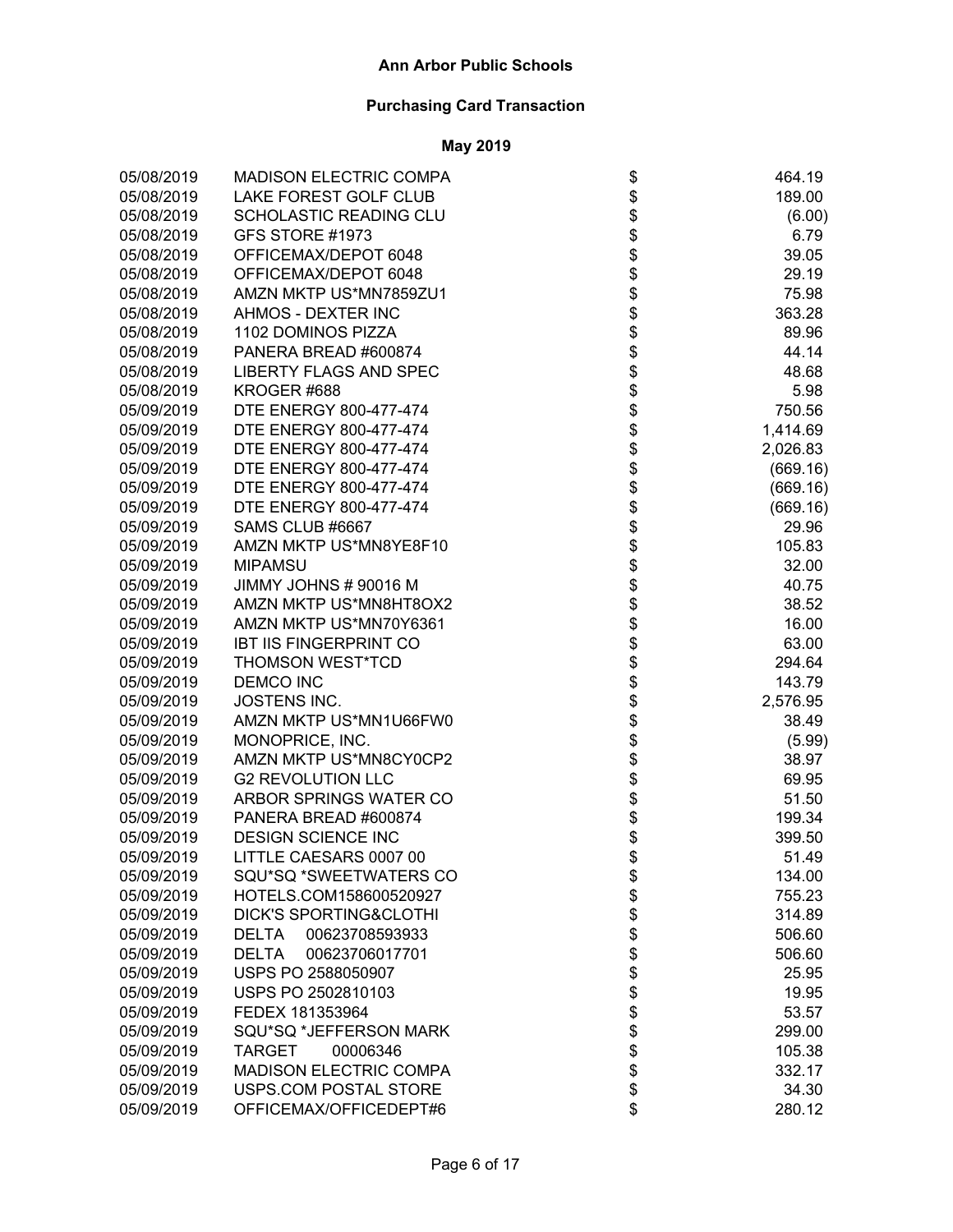| 05/09/2019 | PRECISION DATA PRODUCT             |                                      | 86.40  |
|------------|------------------------------------|--------------------------------------|--------|
| 05/09/2019 | AMZN MKTP US*MN6QK5CC2             |                                      | 45.15  |
| 05/09/2019 | AMZN MKTP US*MN1H26FV0             |                                      | 32.97  |
| 05/09/2019 | AMAZON.COM*MN4DF6F90               |                                      | 295.46 |
| 05/09/2019 | USPS PO 2502800106                 |                                      | 55.00  |
| 05/09/2019 | OFFICEMAX/OFFICEDEPT#6             |                                      | 32.99  |
| 05/09/2019 | <b>GRAINGER</b>                    |                                      | 40.31  |
| 05/09/2019 | BEHLER YOUNG COMPANY A             |                                      | 930.72 |
| 05/09/2019 | <b>VWR INTERNATIONAL INC</b>       |                                      | 391.38 |
| 05/09/2019 | AMAZON.COM*MN8QP8CA0               |                                      | 39.96  |
| 05/10/2019 | AMAZON.COM*MN12T7FQ0               |                                      | 153.07 |
| 05/10/2019 | AMZN MKTP US*MN5C24LA0             |                                      | 164.12 |
| 05/10/2019 | <b>DOLLAR BILL COPYING</b>         |                                      | 218.23 |
| 05/10/2019 | AMZN MKTP US*MN4TB44S0             |                                      | 86.37  |
| 05/10/2019 | AMZN MKTP US*MN1KP4JL1             |                                      | 498.01 |
| 05/10/2019 | AMZN MKTP US*MN0KE7FS2             |                                      | 29.99  |
| 05/10/2019 | DOLLAR BILL COPYING                |                                      | 302.02 |
| 05/10/2019 | AMZN MKTP US*MN8RZ64U2             |                                      | 531.66 |
| 05/10/2019 | MEIJER INC #64<br>Q <sub>01</sub>  |                                      | 415.57 |
| 05/10/2019 | MEIJER INC #64<br>Q <sub>01</sub>  |                                      | 550.23 |
| 05/10/2019 | MEIJER INC #027<br>Q <sub>01</sub> |                                      | 566.15 |
| 05/10/2019 | MEIJER INC #027<br>Q <sub>01</sub> |                                      | 100.66 |
| 05/10/2019 | MEIJER INC #027<br>Q <sub>01</sub> |                                      | 396.84 |
| 05/10/2019 | MEIJER INC #027<br>Q <sub>01</sub> |                                      | 99.47  |
| 05/10/2019 | MEIJER INC #64<br>Q <sub>01</sub>  |                                      | 89.14  |
| 05/10/2019 | MEIJER INC #64<br>Q <sub>01</sub>  | ֍֎֍֍֍֍֍֍֍֍֍֍֍֍֍֍֍֍֍֍֍֍֍֍֍֍֍֍֍֍֍֍֍֍֍֍ | 115.96 |
| 05/10/2019 | MEIJER INC #027<br>Q <sub>01</sub> |                                      | 56.16  |
| 05/10/2019 | MEIJER INC #027<br>Q <sub>01</sub> |                                      | 4.99   |
| 05/10/2019 | MEIJER INC #027<br>Q <sub>01</sub> |                                      | 214.96 |
| 05/10/2019 | MEIJER INC #027<br>Q <sub>01</sub> |                                      | 38.47  |
| 05/10/2019 | AMAZON.COM*MN0DM5JQ1               |                                      | 42.63  |
| 05/10/2019 | AMAZON.COM*MN0DM5JQ1               |                                      | 158.71 |
| 05/10/2019 | AMERICAN BAR ASSOCIATI             |                                      | 225.00 |
| 05/10/2019 | <b>DSW ARBORLAND MALL</b>          |                                      | 41.99  |
| 05/10/2019 | <b>GRAND TRAV RESORT</b>           |                                      | 466.95 |
| 05/10/2019 | VISTAPR*VISTAPRINT.COM             |                                      | 20.98  |
| 05/10/2019 | <b>ATT*BILL PAYMENT</b>            | \$                                   | 211.19 |
| 05/10/2019 | <b>TAXI SVC NEW YORK</b>           |                                      | 63.00  |
| 05/10/2019 | RPS ANN ARBOR-METERQ02             |                                      | 4.50   |
| 05/10/2019 | USPS PO 2502800106                 |                                      | 7.35   |
| 05/10/2019 | AMZN MKTP US*MN3W56A41             |                                      | 40.89  |
| 05/10/2019 | MAILCHIMP *MONTHLY                 |                                      | 20.00  |
| 05/10/2019 | DICK'SSPORTINGGOODS.C              |                                      | 74.19  |
| 05/10/2019 | DICK'SSPORTINGGOODS.C              |                                      | 74.19  |
| 05/10/2019 | DICK'SSPORTINGGOODS.C              | <b>おおまままままままま</b>                    | 84.77  |
| 05/10/2019 | USPS PO 2502810103                 |                                      | 14.80  |
| 05/10/2019 | 00623707420641<br><b>DELTA</b>     |                                      | 466.60 |
| 05/10/2019 | ARBOR SPRINGS WATER CO             |                                      | 229.50 |
| 05/10/2019 | <b>JW MARRIOTT GRAND RAPI</b>      | \$                                   | 210.63 |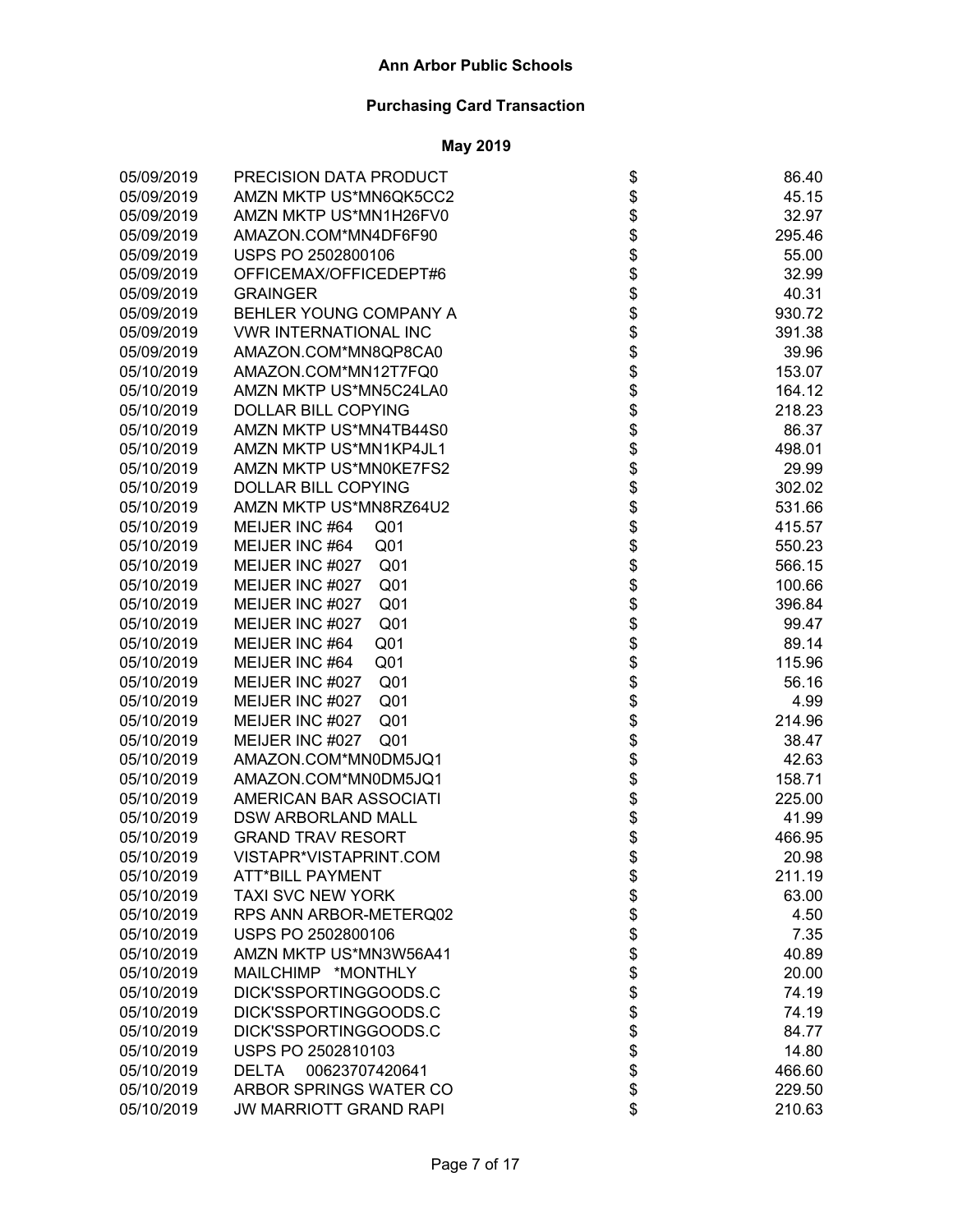| 05/10/2019 | ELLIS FIFTH THIRD BANK         |                                      | 17.00    |
|------------|--------------------------------|--------------------------------------|----------|
| 05/10/2019 | <b>MADISON ELECTRIC COMPA</b>  |                                      | 175.14   |
| 05/10/2019 | <b>MADISON ELECTRIC COMPA</b>  |                                      | 2.04     |
| 05/10/2019 | AMAZON.COM*MN39J84T2           |                                      | 22.62    |
| 05/10/2019 | OFFICEMAX/OFFICEDEPT#6         |                                      | 489.99   |
| 05/10/2019 | AMZN MKTP US*MN2ZK6A31         |                                      | 35.97    |
| 05/10/2019 | AMZN MKTP US*MN9AM0F82         |                                      | 12.00    |
| 05/10/2019 | <b>GRAINGER</b>                |                                      | 20.08    |
| 05/10/2019 | <b>GRAINGER</b>                |                                      | 17.60    |
| 05/10/2019 | THERMALNETICS, INC.            |                                      | 390.98   |
| 05/10/2019 | <b>AMZN MKTP US</b>            |                                      | (39.32)  |
| 05/10/2019 | <b>AMZN MKTP US</b>            |                                      | (39.33)  |
| 05/10/2019 | <b>AMZN MKTP US</b>            |                                      | (9.84)   |
| 05/10/2019 | <b>AMZN MKTP US</b>            |                                      | (9.83)   |
| 05/13/2019 | AMZN MKTP US*MN1E32ZX2         |                                      | 159.34   |
| 05/13/2019 | TRACTOR SUPPLY CO #550         |                                      | 10.98    |
| 05/13/2019 | INT*BACCALAUREATE ORG          |                                      | 3,285.00 |
| 05/13/2019 | CANVA* 02320-6493917           |                                      | 10.00    |
| 05/13/2019 | CANVA* 02320-5770025           |                                      | 10.00    |
| 05/13/2019 | <b>DOLLAR BILL COPYING</b>     |                                      | 1,760.64 |
| 05/13/2019 | AMZN MKTP US*MN0TB51X1         |                                      | 62.57    |
| 05/13/2019 | JONES SCHOOL SUPPLY CO         |                                      | 308.18   |
| 05/13/2019 | AMZN MKTP US*MN6NK7L72         |                                      | 12.41    |
| 05/13/2019 | DOMINO'S 1109                  |                                      | 84.06    |
| 05/13/2019 | OFFICEMAX/OFFICEDEPT#6         |                                      | 168.54   |
| 05/13/2019 | VISTAPR*VISTAPRINT.COM         | ֍֍֍֍֍֍֍֍֍֍֍֍֍֍֍֍֍֍֍֍֍֍֍֍֍֍֍֍֍֍֍֍֍֍֍֍ | (1.19)   |
| 05/13/2019 | <b>HILTON GARDEN INN CHIC</b>  |                                      | 1,060.74 |
| 05/13/2019 | AMERICAN TAXI DISPATCH         |                                      | 37.00    |
| 05/13/2019 | AMAZON.COM*MN9OM91X1           |                                      | 18.00    |
| 05/13/2019 | AMZN MKTP US*MN21G9L62         |                                      | 124.23   |
| 05/13/2019 | AMAZON.COM*MN9OM91X1           |                                      | 38.72    |
| 05/13/2019 | JIMMY JOHNS - 90074 -          |                                      | 144.98   |
| 05/13/2019 | DICK'SSPORTINGGOODS.C          |                                      | 264.99   |
| 05/13/2019 | DICK'SSPORTINGGOODS.C          |                                      | 158.99   |
| 05/13/2019 | DICK'SSPORTINGGOODS.C          |                                      | 84.77    |
| 05/13/2019 | MILAN ACE HDWE                 |                                      | 54.46    |
| 05/13/2019 | <b>TRAVEL INSURANCE POLIC</b>  | \$                                   | 29.47    |
| 05/13/2019 | <b>DELTA</b><br>00623711893604 |                                      | 436.60   |
| 05/13/2019 | <b>WASHTENAW DAIRY</b>         |                                      | 62.50    |
| 05/13/2019 | <b>HUNGRY HOWIES 577</b>       |                                      | 20.00    |
| 05/13/2019 | <b>HUNGRY HOWIES 577</b>       |                                      | 44.99    |
| 05/13/2019 | 1118 DOMINOS PIZZA             |                                      | 36.99    |
| 05/13/2019 | MASTERCARD FRAUD CREDIT        |                                      | (238.30) |
| 05/13/2019 | MASTERCARD FRAUD CREDIT        |                                      | (406.19) |
| 05/13/2019 | MASTERCARD FRAUD CREDIT        |                                      | (238.30) |
| 05/13/2019 | RPS ANN ARBOR-PASSPQ02         |                                      | 0.90     |
| 05/13/2019 | KROGER #689                    |                                      | 36.00    |
| 05/13/2019 | GFS STORE #1973                |                                      | (20.97)  |
| 05/13/2019 | MEIJER INC #173 Q01            | <b>8 8 9 8 8 8 9 8 9 8 9 8</b>       | 51.99    |
|            |                                |                                      |          |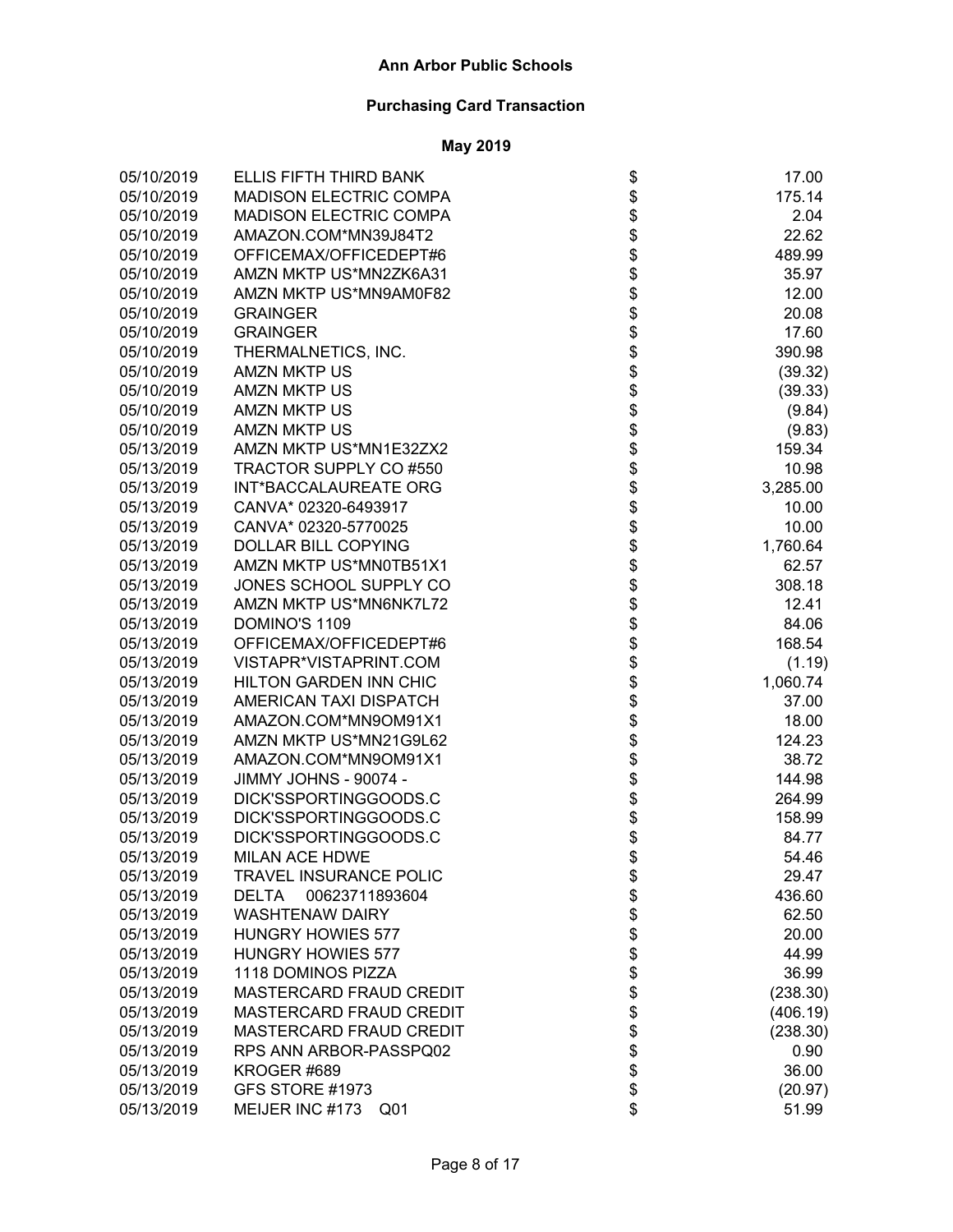| 05/13/2019 | UNDERGROUND PRINTING           | \$                                 | 115.00    |
|------------|--------------------------------|------------------------------------|-----------|
| 05/13/2019 | SAMSCLUB #6667                 |                                    | 85.88     |
| 05/13/2019 | <b>GBC E-COMMERCE</b>          |                                    | 81.40     |
| 05/13/2019 | AMZN MKTP US*MN9US5ZO0         |                                    | 80.70     |
| 05/13/2019 | <b>IMPLUS CORPORATION</b>      |                                    | 381.60    |
| 05/13/2019 | 1102 DOMINOS PIZZA             |                                    | 81.66     |
| 05/13/2019 | <b>LEO'S CONEY ISLAND</b>      |                                    | 77.00     |
| 05/13/2019 | AMZN MKTP US*MN6TI93R0         |                                    | 161.99    |
| 05/13/2019 | AMZN MKTP US*MN7WP9ZH0         |                                    | 18.48     |
| 05/13/2019 | AMZN MKTP US*MN0DS1LB2         |                                    | 272.80    |
| 05/14/2019 | LOWES #00907*                  |                                    | 27.20     |
| 05/14/2019 | PAYPAL *REVEL ROLL             |                                    | 125.00    |
| 05/14/2019 | AMZN MKTP US*MN66R5PV1         |                                    | 112.33    |
| 05/14/2019 | AMAZON.COM*MN9U09P81           |                                    | 65.57     |
| 05/14/2019 | VZWRLSS*IVR VB                 |                                    | 648.22    |
| 05/14/2019 | VZWRLSS*IVR VB                 |                                    | 11,904.89 |
| 05/14/2019 | AMZN MKTP US*MN6PS1J80         |                                    | 12.90     |
| 05/14/2019 | <b>SCHOOL HEALTH CORP</b>      |                                    | 412.46    |
| 05/14/2019 | AMZN MKTP US*MN0M35G61         |                                    | 466.32    |
| 05/14/2019 | KROGER #605                    |                                    | 84.01     |
| 05/14/2019 | <b>DELTA</b><br>00623710931115 |                                    | 556.60    |
| 05/14/2019 | <b>DELTA</b><br>00623710931126 | ֍֍֍֍֍֍֍֍֍֍֍֍֍֍֍֍֍֍֍֍֍֍֍֍֍֍֍֍֍֍֍֍֍֍ | 556.60    |
| 05/14/2019 | <b>DELTA</b><br>00623710931104 |                                    | 556.60    |
| 05/14/2019 | <b>DELTA</b><br>00623710931093 |                                    | 556.60    |
| 05/14/2019 | USPS PO 2576420906             |                                    | 28.70     |
| 05/14/2019 | USPS PO 2502810103             |                                    | 30.80     |
| 05/14/2019 | THE UPS STORE #0118            |                                    | 88.97     |
| 05/14/2019 | <b>MADISON ELECTRIC COMPA</b>  |                                    | 203.63    |
| 05/14/2019 | LITTLE CAESARS 0007 00         |                                    | 30.27     |
| 05/14/2019 | PANERA BREAD #600874           |                                    | 66.97     |
| 05/14/2019 | PANERA BREAD #600874           |                                    | (64.32)   |
| 05/14/2019 | PANERA BREAD #600874           |                                    | 64.32     |
| 05/14/2019 | <b>GRAINGER</b>                |                                    | (22.04)   |
| 05/15/2019 | LA QUINTA INNS 1021            |                                    | 117.29    |
| 05/15/2019 | LA QUINTA INNS 1021            |                                    | 117.29    |
| 05/15/2019 | LA QUINTA INNS 1021            |                                    | 117.29    |
| 05/15/2019 | WHOLEFDS CRB 10315             | \$                                 | 23.96     |
| 05/15/2019 | <b>CANVA* FOR WORK MONTH</b>   |                                    | 38.85     |
| 05/15/2019 | PIKTOCHARTCO*48RNOCIP3         |                                    | 29.00     |
| 05/15/2019 | <b>STANTONS SHEET MUSIC I</b>  |                                    | 109.16    |
| 05/15/2019 | AMZN MKTP US*MN3S92TT2         |                                    | 271.19    |
| 05/15/2019 | THE HOME DEPOT #2721           |                                    | 179.00    |
| 05/15/2019 | MARTINIZING OF ANN ARB         |                                    | 38.10     |
| 05/15/2019 | <b>T S ENTERPRISE ASSOCIA</b>  |                                    | 1,128.90  |
| 05/15/2019 | UPS*2964H15FR8E                |                                    | 6.90      |
| 05/15/2019 | UPS*1ZK600TW0300027019         | \$\$\$\$\$\$\$\$\$\$\$\$           | 13.46     |
| 05/15/2019 | AMZN MKTP US*MN7MA9AC2         |                                    | 26.99     |
| 05/15/2019 | AMAZON.COM*MN4774X31           |                                    | 31.95     |
| 05/15/2019 | <b>STAPLES</b><br>00115642     | \$                                 | 26.97     |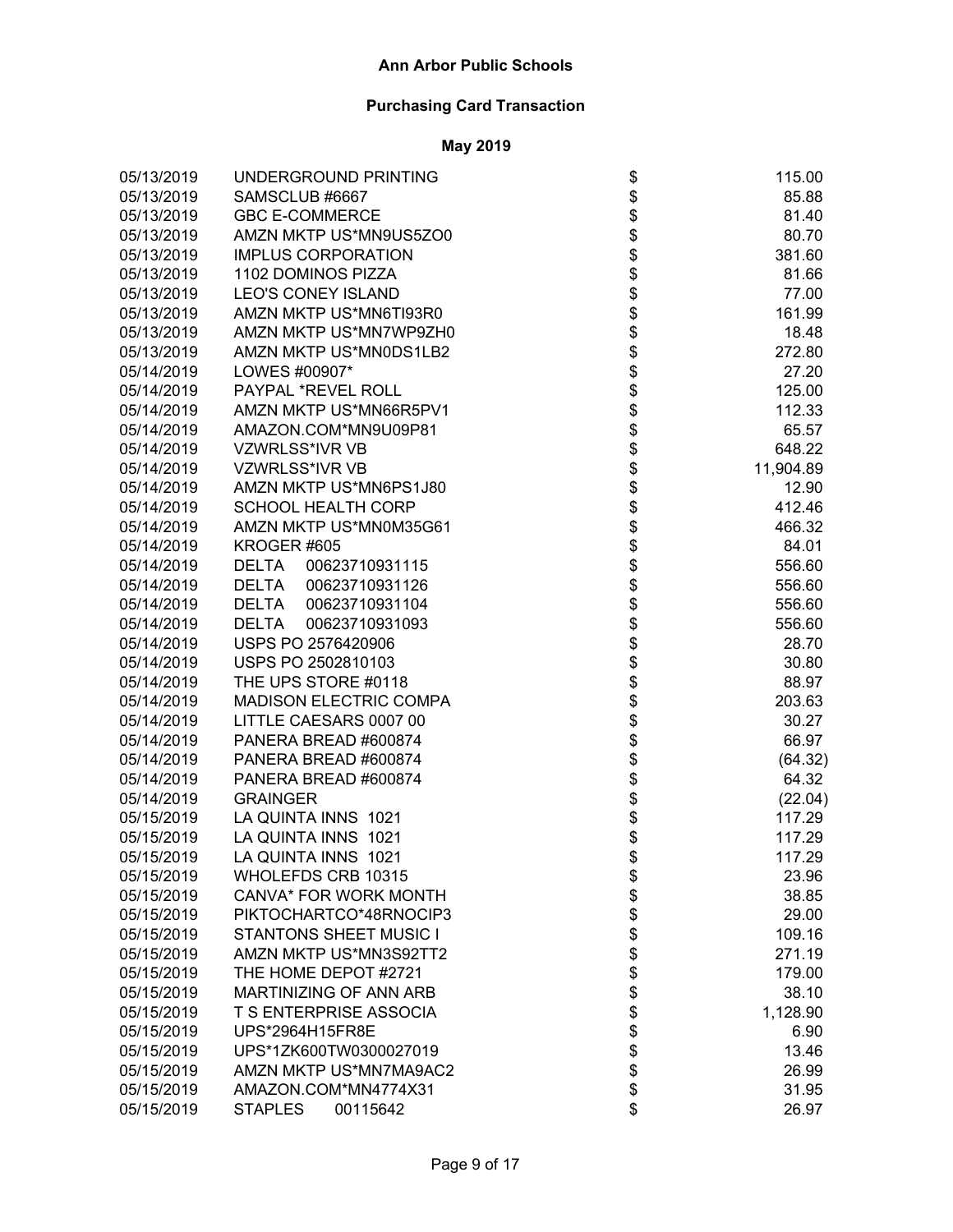| 05/15/2019 | AMZN MKTP US*MN3988X71            |                                      | 479.83   |
|------------|-----------------------------------|--------------------------------------|----------|
| 05/15/2019 | <b>SCHOOL NURSE SUPPLY IN</b>     |                                      | 37.10    |
| 05/15/2019 | USPS PO 2588050907                |                                      | 14.35    |
| 05/15/2019 | AMZN MKTP US*MN4PG7EK0            |                                      | 128.59   |
| 05/15/2019 | <b>FRAUD</b>                      |                                      | 238.30   |
| 05/15/2019 | <b>FRAUD</b>                      |                                      | 238.30   |
| 05/15/2019 | <b>SCHOLASTIC PAYMENT</b>         |                                      | 100.50   |
| 05/15/2019 | WASHTENAWCHILDREN.ORG             |                                      | 40.00    |
| 05/15/2019 | SQU*SQ *MARK'S MIDTOWN            |                                      | 10.41    |
| 05/15/2019 | <b>BLOCKS STAND &amp; GREENHO</b> |                                      | 52.47    |
| 05/15/2019 | SHARPRODUCTS*800-248-             |                                      | 232.64   |
| 05/15/2019 | YOUNG SUPPLY CO - ANN             |                                      | 24.50    |
| 05/15/2019 | <b>IBT IIS FINGERPRINT CO</b>     |                                      | 63.00    |
| 05/16/2019 | AMZN MKTP US*MN34Y70W0            |                                      | 67.80    |
| 05/16/2019 | AMZN MKTP US*MN34Y70W0            |                                      | 272.18   |
| 05/16/2019 | AMZN MKTP US*MN3SF4VQ1            |                                      | 52.83    |
| 05/16/2019 | AMZN MKTP US*MN7LV5MG1            |                                      | 50.64    |
| 05/16/2019 | AMZN MKTP US*MN54K7V71            |                                      | 45.26    |
| 05/16/2019 | AMAZON.COM*MN3WR20F0              |                                      | 36.87    |
| 05/16/2019 | LITTLE CAESARS 0007 00            |                                      | 40.39    |
| 05/16/2019 | JIMMY JOHNS # 90012 M             |                                      | 40.75    |
| 05/16/2019 | MEIJER INC #173 Q01               |                                      | 12.20    |
| 05/16/2019 | MEIJER INC #173<br>Q01            |                                      | 21.05    |
| 05/16/2019 | MEIJER INC #173 Q01               |                                      | 700.00   |
| 05/16/2019 | MICROSOFT*STORE                   | ֍֍֍֍֍֍֍֍֍֍֍֍֍֍֍֍֍֍֍֍֍֍֍֍֍֍֍֍֍֍֍֍֍֍֍֍ | 2.11     |
| 05/16/2019 | <b>DOLLAR BILL COPYING</b>        |                                      | 150.79   |
| 05/16/2019 | AMZN MKTP US*MN4L75E10            |                                      | 24.32    |
| 05/16/2019 | DOWNTOWN HOME AND GARD            |                                      | 162.06   |
| 05/16/2019 | <b>MADISON ELECTRIC COMPA</b>     |                                      | 35.86    |
| 05/16/2019 | <b>MADISON ELECTRIC COMPA</b>     |                                      | 17.26    |
| 05/16/2019 | <b>MADISON ELECTRIC COMPA</b>     |                                      | 258.45   |
| 05/16/2019 | <b>BLAKE TRANSIT CENTER</b>       |                                      | 90.00    |
| 05/16/2019 | JIMMY JOHNS # 90012 M             |                                      | 57.39    |
| 05/16/2019 | NATIONAL ENERGY CONTRO            |                                      | 2,013.90 |
| 05/17/2019 | <b>ACCURATE LABEL DESIGNS</b>     |                                      | 111.95   |
| 05/17/2019 | PANERA BREAD #600874              |                                      | 81.47    |
| 05/17/2019 | <b>MICHAELS STORES 2108</b>       | \$                                   | 30.05    |
| 05/17/2019 | MICHAELS STORES 2108              |                                      | 39.81    |
| 05/17/2019 | MICHAELS STORES 2108              |                                      | (39.81)  |
| 05/17/2019 | <b>FORESIGHT GROUP INC</b>        |                                      | 461.79   |
| 05/17/2019 | BRUEGGERS #3751                   |                                      | 27.98    |
| 05/17/2019 | AMAZON.COM*MN0IV61G0              |                                      | 43.75    |
| 05/17/2019 | <b>LIGHTSPEED TECHNOLOGIE</b>     |                                      | 36.00    |
| 05/17/2019 | MEIJER INC #64<br>Q <sub>01</sub> |                                      | 31.53    |
| 05/17/2019 | <b>HUNGRY HOWIES 577</b>          |                                      | 97.88    |
| 05/17/2019 | FOLLETT SCHOOL SOLUTIO            | <b>おおおおおおおおおお</b>                    | 114.66   |
| 05/17/2019 | LAKESHORE LEARNING MAT            |                                      | 239.81   |
| 05/17/2019 | AMZN MKTP US*MN6IQ91C2            |                                      | 289.42   |
| 05/17/2019 | USPS PO 2502800106                | \$                                   | 5.71     |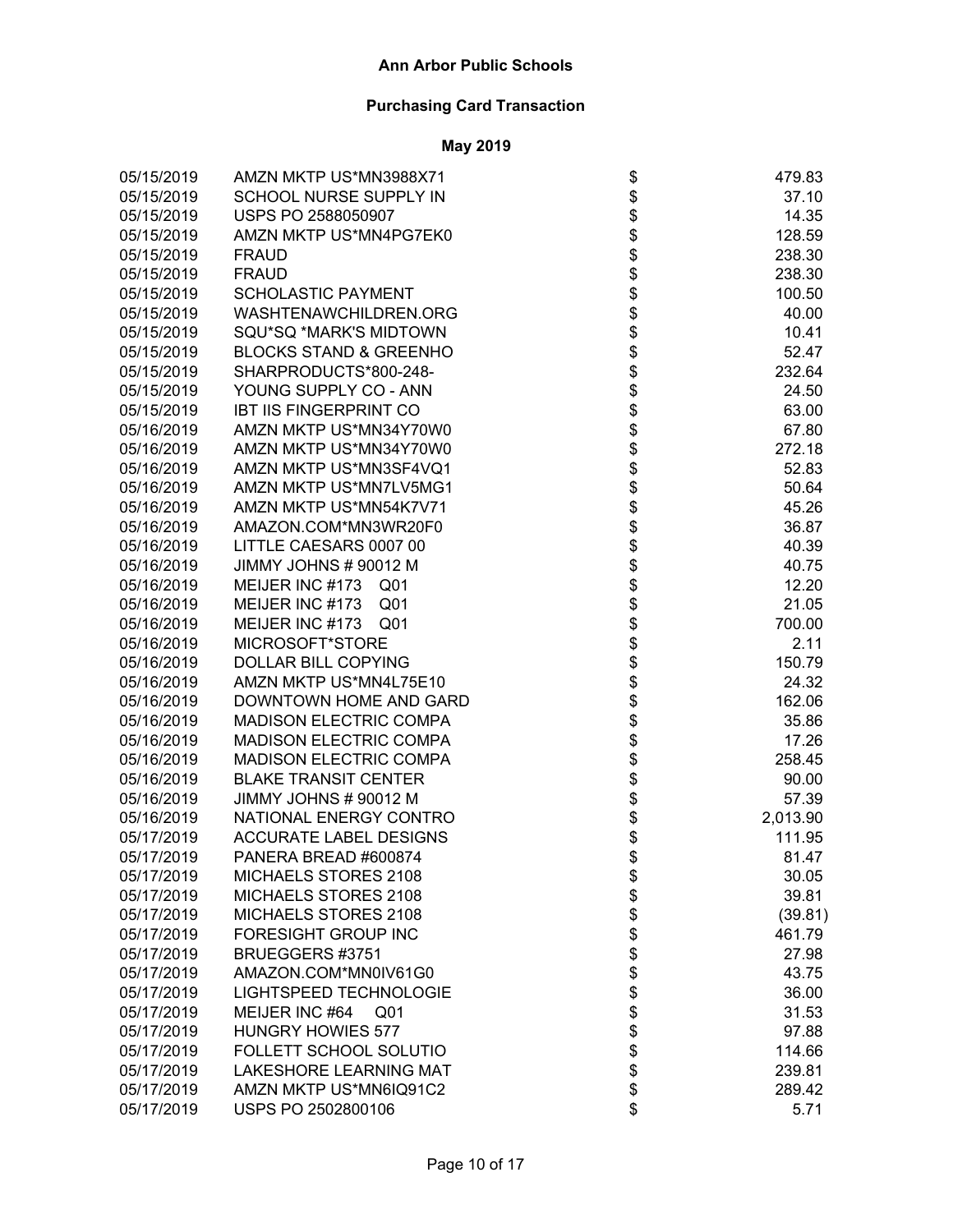| 05/17/2019 | CVS/PHARMACY #08006               |                    | 59.98    |
|------------|-----------------------------------|--------------------|----------|
| 05/17/2019 | THE HOME DEPOT #2721              |                    | 126.72   |
| 05/17/2019 | <b>PLAYS MAGAZINE</b>             |                    | 59.00    |
| 05/17/2019 | SAMS CLUB #6667                   |                    | 15.84    |
| 05/17/2019 | AMZN MKTP US*MN38790K0            |                    | 42.88    |
| 05/17/2019 | KROGER #689                       |                    | 115.42   |
| 05/20/2019 | <b>WASHTENAW CO ENVRMTL H</b>     |                    | 137.00   |
| 05/20/2019 | TEACHERSPAYTEACHERS.CO            |                    | 80.00    |
| 05/20/2019 | <b>MARRIOTT ANN ARBOR</b>         |                    | (24.86)  |
| 05/20/2019 | <b>MARRIOTT ANN ARBOR</b>         |                    | 486.08   |
| 05/20/2019 | <b>GRAINGER</b>                   |                    | 2,796.90 |
| 05/20/2019 | AMAZON.COM*MN1H50XX0              |                    | 599.40   |
| 05/20/2019 | A-1 RENTAL                        |                    | 265.30   |
| 05/20/2019 | <b>LAKESHORE LEARNING MAT</b>     |                    | 502.00   |
| 05/20/2019 | OLIVE GARDEN 0021110              |                    | 49.79    |
| 05/20/2019 | AMZN MKTP US*MN6RX95Q1            |                    | 66.54    |
| 05/20/2019 | SAMSCLUB.COM                      |                    | 49.56    |
| 05/20/2019 | WILDLIFE SERVICES OF M            |                    | 140.00   |
| 05/20/2019 | <b>WILDLIFE SERVICES OF M</b>     |                    | 140.00   |
| 05/20/2019 | OFFICEMAX/OFFICEDEPT#6            |                    | 102.36   |
| 05/20/2019 | AMZN MKTP US*MN7X91XK0            |                    | 132.40   |
| 05/20/2019 | <b>NASSP PRODUCT &amp; SERVI</b>  |                    | 385.00   |
| 05/20/2019 | *SQ *SALADS UP<br>SQ              |                    | 106.68   |
| 05/20/2019 | MICHAELS STORES 2108              |                    | 99.90    |
| 05/20/2019 | LITTLE CAESARS 0007 00            |                    | 15.75    |
| 05/20/2019 | AMZN MKTP US*MN6RK01R2            |                    | 79.97    |
| 05/20/2019 | AMZN MKTP US*MN18C6GS2            |                    | 99.18    |
| 05/20/2019 | USPS PO 2576420906                |                    | 28.70    |
| 05/20/2019 | THE UPS STORE #0118               |                    | 89.37    |
| 05/20/2019 | <b>UBER TRIP</b>                  |                    | 21.96    |
| 05/20/2019 | <b>EMBASSY SUITES ALXNDR</b>      |                    | 461.96   |
| 05/20/2019 | SQU*SQ *ALEXANDRIA UNI            |                    | 25.40    |
| 05/20/2019 | USPS PO 2502800106                |                    | 55.00    |
| 05/20/2019 | OFFICEMAX/OFFICEDEPT#6            |                    | 13.44    |
| 05/20/2019 | MEIJER INC #173 Q01               |                    | 32.56    |
| 05/20/2019 | STADIUM TROPHY INC                |                    | 20.00    |
| 05/20/2019 | AMZN MKTP US*MN9H03XK0            | \$                 | 47.43    |
| 05/20/2019 | OFFICEMAX/OFFICEDEPT#6            |                    | 13.47    |
| 05/20/2019 | AMZN MKTP US*MN17P7XP0            |                    | 23.99    |
| 05/20/2019 | <b>JW MARRIOTT GRAND RAPI</b>     |                    | (9.96)   |
| 05/20/2019 | <b>SIGNUPGENIUS</b>               |                    | 49.99    |
| 05/20/2019 | AMZN MKTP US*MN2HI31E0            |                    | 29.90    |
| 05/20/2019 | PANERA BREAD #600878              |                    | 71.96    |
| 05/20/2019 | PANERA BREAD #600878 P            |                    | 18.37    |
| 05/20/2019 | 00012856<br><b>TARGET</b>         |                    | 100.95   |
| 05/20/2019 | SPEEDWAY 08707 ANN                | <b>88888888888</b> | 40.00    |
| 05/20/2019 | OFFICEMAX/OFFICEDEPT#6            |                    | 439.99   |
| 05/20/2019 | NORTHERN SPEECH SERVIC            |                    | 309.60   |
| 05/20/2019 | MEIJER INC #64<br>Q <sub>01</sub> | \$                 | 21.96    |
|            |                                   |                    |          |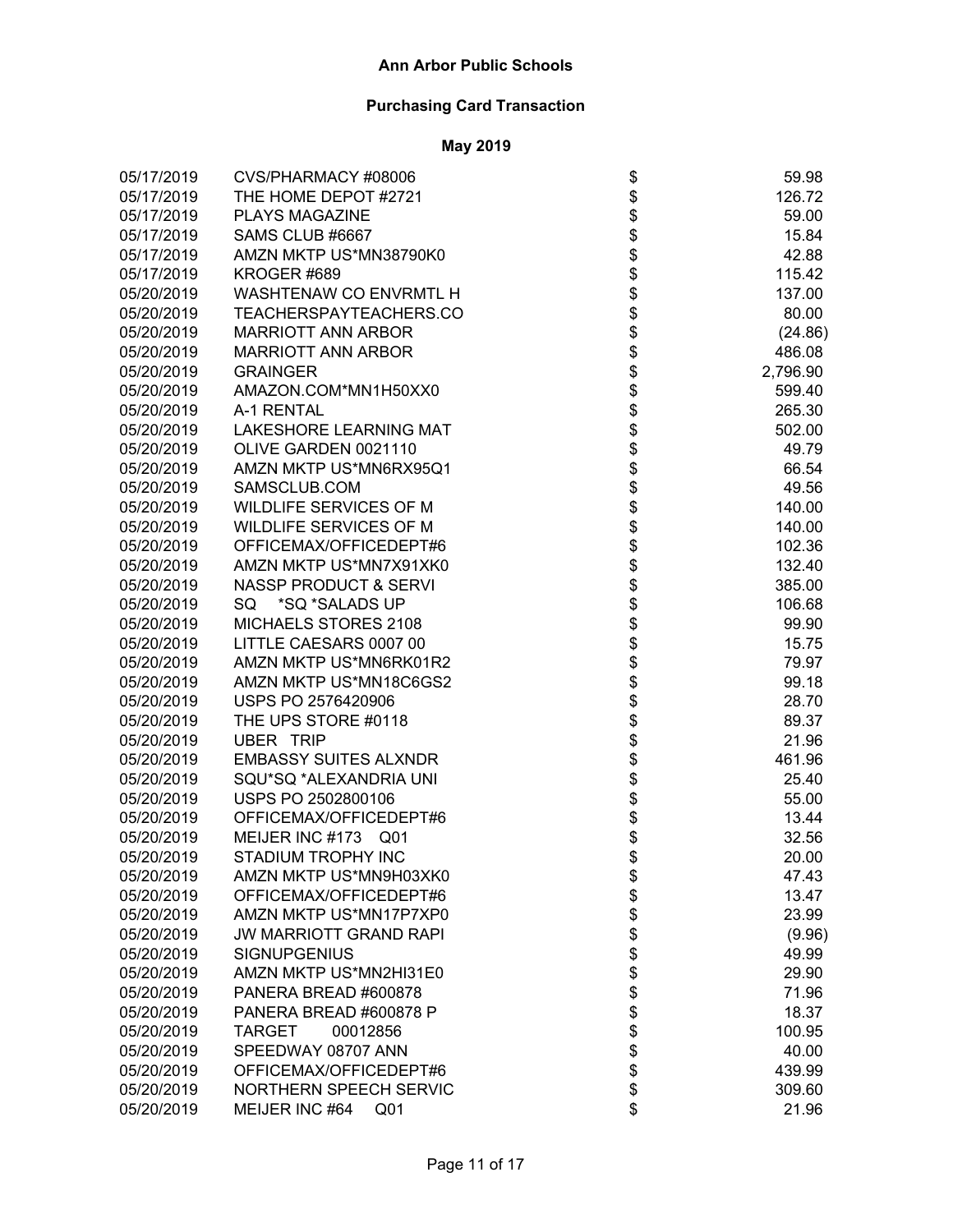| 05/20/2019 | SQU*SQ *ROOSROAST COFF        |                                      | 80.00    |
|------------|-------------------------------|--------------------------------------|----------|
| 05/20/2019 | <b>MAPLEWOOD LANES INC</b>    |                                      | 449.00   |
| 05/20/2019 | LITTLE CAESARS 0007 00        |                                      | 5.55     |
| 05/20/2019 | LITTLE CAESARS 0007 00        |                                      | 64.80    |
| 05/20/2019 | NATIONAL ENERGY CONTRO        |                                      | 236.05   |
| 05/20/2019 | <b>GRAINGER</b>               |                                      | 430.34   |
| 05/20/2019 | YOUNG SUPPLY CO - ANN         |                                      | 266.65   |
| 05/20/2019 | <b>GRAINGER</b>               |                                      | 35.14    |
| 05/20/2019 | <b>JACK'S HARDWARE 08</b>     |                                      | 4.99     |
| 05/21/2019 | AMZN MKTP US*MN3HH1MU0        |                                      | 69.84    |
| 05/21/2019 | WILDLIFE SERVICES OF M        |                                      | 180.00   |
| 05/21/2019 | SMK*SURVEYMONKEY.COM          |                                      | 1,008.00 |
| 05/21/2019 | WILDLIFE SERVICES OF M        |                                      | 1,500.00 |
| 05/21/2019 | <b>SLOW FOOD LEADER SUMMI</b> |                                      | 318.99   |
| 05/21/2019 | TLF*NORTONS FLOWERS AN        |                                      | 36.95    |
| 05/21/2019 | PAYPAL *FUNAWARDS             |                                      | 29.99    |
| 05/21/2019 | AMZN MKTP US*MN1UC3M30        |                                      | 39.27    |
| 05/21/2019 | AMZN MKTP US*MN4IP9MJ2        |                                      | 54.99    |
| 05/21/2019 | SP * BADEN SPORTS INC         |                                      | 57.57    |
| 05/21/2019 | <b>LAKE FOREST GOLF CLUB</b>  |                                      | 203.00   |
| 05/21/2019 | AMAZON.COM*MN6VD4VO0          |                                      | 65.91    |
| 05/21/2019 | 4IMPRINT                      |                                      | 348.51   |
| 05/21/2019 | KROGER #365                   |                                      | 39.31    |
| 05/21/2019 | AMAZON.COM*MN0875VJ2          |                                      | 71.93    |
| 05/21/2019 | <b>GRAINGER</b>               | ֍֍֍֍֍֍֍֍֍֍֍֍֍֍֍֍֍֍֍֍֍֍֍֍֍֍֍֍֍֍֍֍֍֍֍֍ | 186.87   |
| 05/21/2019 | LOWES #01750*                 |                                      | 171.65   |
| 05/21/2019 | <b>STADIUM HARDWARE</b>       |                                      | 18.34    |
| 05/22/2019 | AMZN MKTP US*MN09K0BD0        |                                      | 41.43    |
| 05/22/2019 | VISTAPR*VISTAPRINT.COM        |                                      | 46.99    |
| 05/22/2019 | <b>MO P S CHICKEN AND FIS</b> |                                      | 320.20   |
| 05/22/2019 | AMZN MKTP US*MN08S8DM1        |                                      | 39.82    |
| 05/22/2019 | AMZN MKTP US*MN08S8DM1        |                                      | 38.01    |
| 05/22/2019 | AMZN MKTP US*MN08S8DM1        |                                      | 1.99     |
| 05/22/2019 | AMZN MKTP US*MN0LM4HN0        |                                      | 175.27   |
| 05/22/2019 | MAILCHIMP *MONTHLY            |                                      | 150.00   |
| 05/22/2019 | RPS ANN ARBOR-METERQ02        |                                      | 3.30     |
| 05/22/2019 | <b>WASHTENAW DAIRY</b>        |                                      | 380.00   |
| 05/22/2019 | USPS PO 2588050907            |                                      | 37.05    |
| 05/22/2019 | AMAZON.COM*MN2KS7HN2          |                                      | 58.72    |
| 05/22/2019 | AMAZON.COM*MN45B0HT0          |                                      | 510.00   |
| 05/22/2019 | AMZN MKTP US*MN4D19HL0        |                                      | 19.96    |
| 05/22/2019 | AMZN MKTP US*MN7077H10        |                                      | 62.67    |
| 05/22/2019 | AMZN MKTP US*MN4ZN1HD2        |                                      | 90.14    |
| 05/22/2019 | AMZN MKTP US*MN5FC3SN1        |                                      | 99.95    |
| 05/22/2019 | <b>MADISON ELECTRIC COMPA</b> | \$\$\$\$\$\$\$\$\$\$\$\$\$           | 343.22   |
| 05/22/2019 | AMAZON.COM*MN6E57HZ2          |                                      | 249.98   |
| 05/22/2019 | MEIJER INC #64<br>Q01         |                                      | 48.59    |
| 05/22/2019 | NO THAI PLYMOUTH RD           |                                      | 33.92    |
| 05/22/2019 | NO THAI PLYMOUTH RD           | \$                                   | (1.92)   |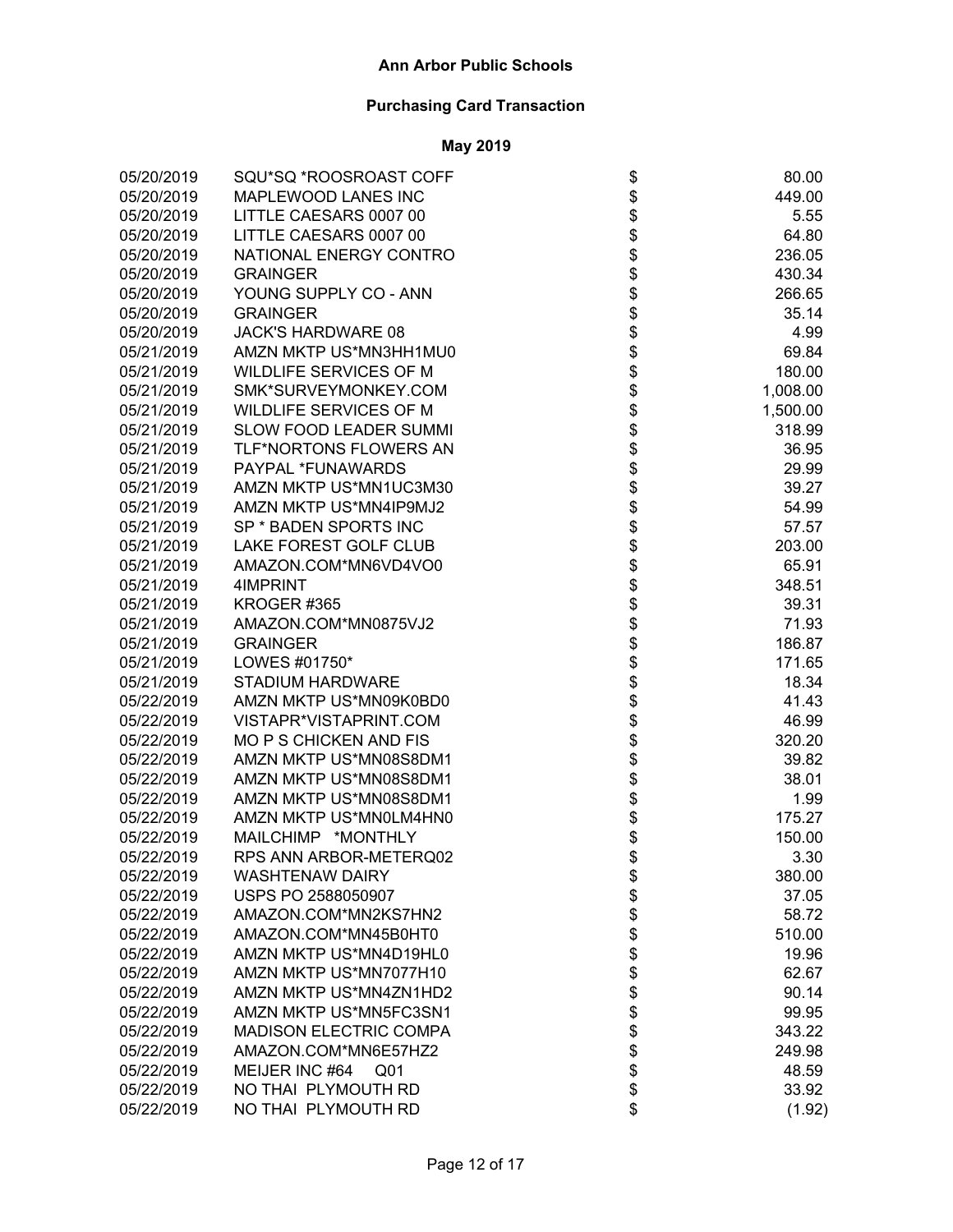| 05/22/2019 | NATIONAL ENERGY CONTRO             |                    | 294.87   |
|------------|------------------------------------|--------------------|----------|
| 05/22/2019 | OFFICEMAX/OFFICEDEPT#6             |                    | 103.81   |
| 05/22/2019 | OFFICE DEPOT #1170                 |                    | 11.99    |
| 05/22/2019 | WHOLEFDS ARB 10167                 |                    | 45.71    |
| 05/23/2019 | <b>DOLLAR BILL COPYING</b>         |                    | 62.12    |
| 05/23/2019 | <b>DOLLAR BILL COPYING</b>         |                    | 106.04   |
| 05/23/2019 | AMZN MKTP US*MN9VU8B10             |                    | 45.89    |
| 05/23/2019 | AMZN MKTP US*MN1OV3SJ1             |                    | 87.00    |
| 05/23/2019 | <b>FUJITSU COMPUTER PRODU</b>      |                    | (4.24)   |
| 05/23/2019 | AUTOGRAPH COLLECTION H             |                    | (26.25)  |
| 05/23/2019 | HOMEGOODS #0165                    |                    | 59.99    |
| 05/23/2019 | KROGER #689                        |                    | 79.47    |
| 05/23/2019 | <b>MASSP</b>                       |                    | 650.00   |
| 05/23/2019 | OFFICEMAX/OFFICEDEPT#6             |                    | 13.08    |
| 05/23/2019 | JIMMY JOHNS # 90012 M              |                    | 31.80    |
| 05/23/2019 | RPS ANN ARBOR-METERQ02             |                    | 3.00     |
| 05/23/2019 | RPS ANN ARBOR-MAYNRQPS             |                    | 2.40     |
| 05/23/2019 | AMZN MKTP US*MN2UL58X0             |                    | 75.00    |
| 05/23/2019 | <b>FREDPRYOR CAREERTRACK</b>       |                    | 256.00   |
| 05/23/2019 | BEHLER YOUNG COMPANY A             |                    | 29.51    |
| 05/23/2019 | <b>HILTON HOTELS</b>               |                    | 216.12   |
| 05/23/2019 | <b>AMZN MKTP US</b>                |                    | (137.59) |
| 05/23/2019 | <b>MADISON ELECTRIC COMPA</b>      |                    | 41.54    |
| 05/23/2019 | PANERA BREAD #601366               |                    | 217.79   |
| 05/23/2019 | USPS PO 2525100130                 |                    | 6.65     |
| 05/23/2019 | PARTY CITY 4111                    |                    | 46.14    |
| 05/23/2019 | PARTY CITY 4111                    |                    | (2.98)   |
| 05/23/2019 | MEIJER INC #027<br>Q <sub>01</sub> |                    | 698.59   |
| 05/23/2019 | MEIJER INC #027<br>Q <sub>01</sub> |                    | 272.32   |
| 05/23/2019 | MEIJER INC #027<br>Q <sub>01</sub> |                    | 34.96    |
| 05/23/2019 | MEIJER INC #027<br>Q <sub>01</sub> |                    | 191.88   |
| 05/23/2019 | MEIJER INC #027<br>Q <sub>01</sub> |                    | 205.73   |
| 05/23/2019 | <b>BARRY BAGELS</b>                |                    | 39.98    |
| 05/23/2019 | AMZN MKTP US*MN3368870             |                    | 106.10   |
| 05/23/2019 | AMZN MKTP US*MN4301HA2             |                    | 29.95    |
| 05/23/2019 | MEIJER INC #64<br>Q <sub>01</sub>  |                    | 383.87   |
| 05/23/2019 | MEIJER INC #64<br>Q <sub>01</sub>  | \$                 | 551.35   |
| 05/23/2019 | MEIJER INC #64<br>Q <sub>01</sub>  |                    | 87.38    |
| 05/23/2019 | MEIJER INC #64<br>Q <sub>01</sub>  |                    | 208.85   |
| 05/24/2019 | <b>ZINGERMANS CATERING &amp;</b>   |                    | 710.40   |
| 05/24/2019 | OFFICEMAX/OFFICEDEPT#6             |                    | 53.98    |
| 05/24/2019 | OFFICEMAX/DEPOT 6048               |                    | 102.97   |
| 05/24/2019 | <b>MARRIOTT ANN ARBOR</b>          |                    | 1,167.30 |
| 05/24/2019 | AMZN MKTP US*MN21472M1             |                    | 36.81    |
| 05/24/2019 | <b>MAIN TROPHY SUPPLY CO</b>       |                    | 122.18   |
| 05/24/2019 | AMZN MKTP US*MN5CN7QI0             | <b>88888888888</b> | 391.37   |
| 05/24/2019 | <b>EDUCATION WEEK</b>              |                    | 89.94    |
| 05/24/2019 | <b>GREAT HARVEST BREAD</b>         |                    | 7.00     |
| 05/24/2019 | PANERA BREAD #600874               | \$                 | 89.48    |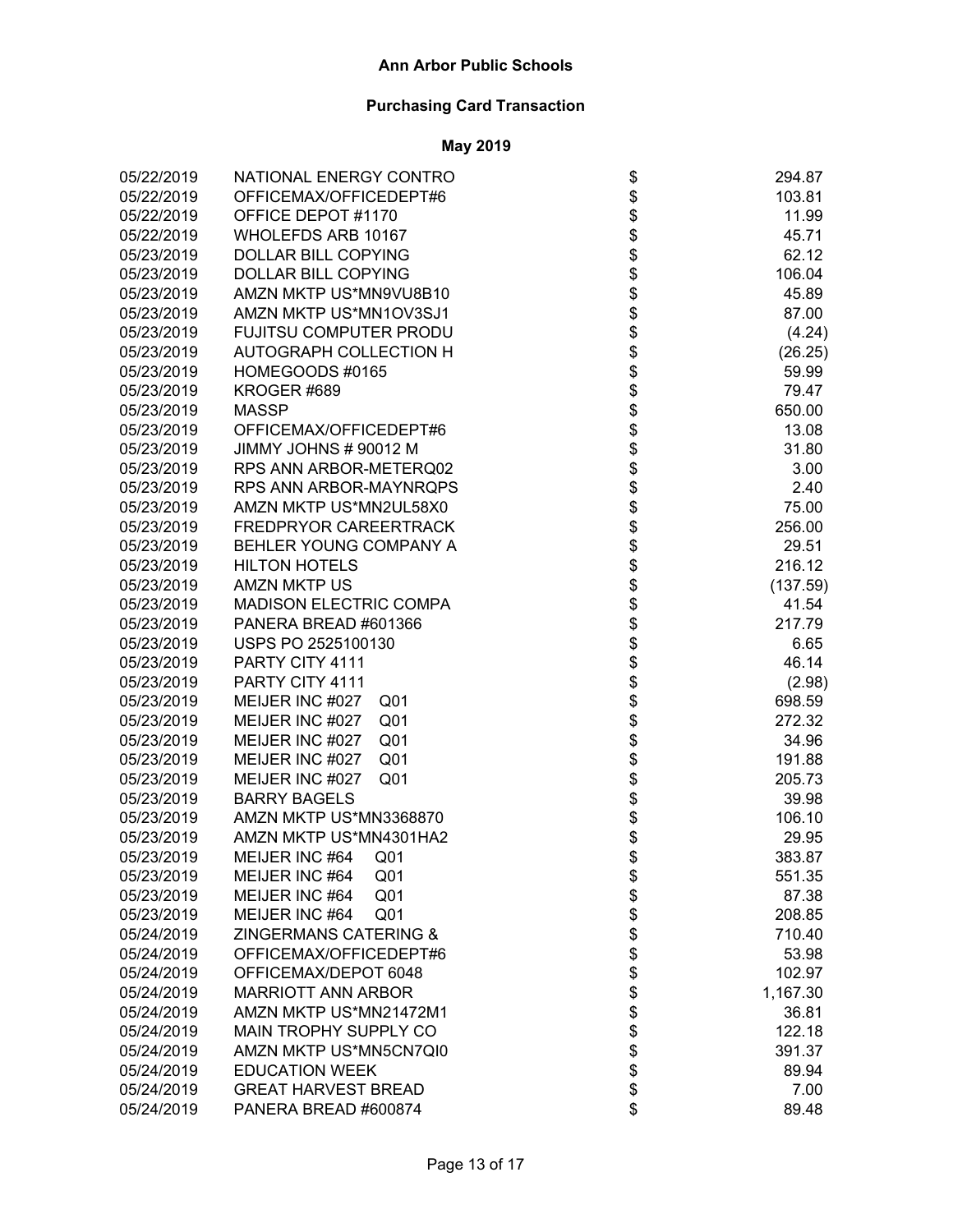| 05/24/2019 | EB ANN ARBOR AFRICAN             |                                      | 160.41   |
|------------|----------------------------------|--------------------------------------|----------|
| 05/24/2019 | KROGER#365                       |                                      | 6.48     |
| 05/24/2019 | <b>BEL-MARK LNS/JACKSON R</b>    |                                      | 100.00   |
| 05/24/2019 | USPS PO 2502800106               |                                      | 12.35    |
| 05/24/2019 | AMZN MKTP US*MN3YD5QJ0           | ֍֍֍֍֍֍֍֍֍֍֍֍֍֍֍֍֍֍֍֍֍֍֍֍֍֍֍֍֍֍֍֍֍֍֍֍ | 19.55    |
| 05/24/2019 | POLLY'S #12                      |                                      | 26.65    |
| 05/24/2019 | LITTLE CAESARS 0007 00           |                                      | 27.75    |
| 05/24/2019 | POLLY'S #12                      |                                      | 35.99    |
| 05/24/2019 | AMZN MKTP US*MN8NP88I2           |                                      | 9.59     |
| 05/24/2019 | AMAZON.COM*MN0810810             |                                      | 25.98    |
| 05/24/2019 | USPS PO 2576420906               |                                      | 14.35    |
| 05/24/2019 | THE UPS STORE #0118              |                                      | 66.25    |
| 05/24/2019 | LITTLE CAESARS 0007 00           |                                      | 27.90    |
| 05/24/2019 | PANERA BREAD #600876             |                                      | 50.05    |
| 05/24/2019 | <b>DOLLAR TREE</b>               |                                      | 7.00     |
| 05/24/2019 | PARTY CITY 539                   |                                      | 35.64    |
| 05/24/2019 | OFFICEMAX/OFFICEDEPT#6           |                                      | 9.44     |
| 05/24/2019 | <b>MADISON ELECTRIC COMPA</b>    |                                      | 35.11    |
| 05/24/2019 | <b>MADISON ELECTRIC COMPA</b>    |                                      | 89.62    |
| 05/24/2019 | MADISON ELECTRIC COMPA           |                                      | 91.73    |
| 05/24/2019 | AMZN MKTP US*MN31Q9KB1           |                                      | 20.12    |
| 05/24/2019 | <b>LAKESHORE LEARNING MAT</b>    |                                      | 123.06   |
| 05/24/2019 | <b>MICHIGAN RECREATION &amp;</b> |                                      | 970.00   |
| 05/24/2019 | AMZN MKTP US*MN6WX56P0           |                                      | 110.70   |
| 05/24/2019 | AMAZON.COM*MN2KX9892             |                                      | 54.10    |
| 05/24/2019 | <b>DBC*BLICK ART MATERIAL</b>    |                                      | 25.10    |
| 05/24/2019 | <b>CRICUT</b>                    |                                      | 3,119.69 |
| 05/27/2019 | CANVA* 02334-7648090             |                                      | 1.00     |
| 05/27/2019 | SHERATON ANN ARBOR HOT           |                                      | 3,276.00 |
| 05/27/2019 | <b>MARRIOTT ANN ARBOR</b>        |                                      | 549.68   |
| 05/27/2019 | <b>MARRIOTT ANN ARBOR</b>        |                                      | 272.40   |
| 05/27/2019 | <b>MARRIOTT ANN ARBOR</b>        |                                      | 286.38   |
| 05/27/2019 | OFFICEMAX/OFFICEDEPT#6           |                                      | 133.15   |
| 05/27/2019 | OFFICEMAX/OFFICEDEPT#6           |                                      | 10.98    |
| 05/27/2019 | <b>DEMCO INC</b>                 |                                      | 21.43    |
| 05/27/2019 | <b>MARRIOTT ANN ARBOR</b>        |                                      | 645.60   |
| 05/27/2019 | <b>RAVE 1097</b>                 |                                      | 50.00    |
| 05/27/2019 | AMZN MKTP US*MN1AD3650           |                                      | 317.94   |
| 05/27/2019 | GFS STORE #0868                  |                                      | 279.56   |
| 05/27/2019 | AMK W E W CC PUBLIC FO           |                                      | 14.00    |
| 05/27/2019 | 00682121341554<br><b>DELTA</b>   |                                      | 30.00    |
| 05/27/2019 | <b>EMU WEB PURCHASE</b>          |                                      | 100.00   |
| 05/27/2019 | COTTAGE INN PIZZA - AN           |                                      | 78.94    |
| 05/27/2019 | LITTLE CAESARS 0007 00           | \$\$\$\$\$\$\$\$\$\$\$\$\$           | 45.50    |
| 05/27/2019 | AMAZON.COM*MN0IH0242             |                                      | 15.01    |
| 05/27/2019 | AMZN MKTP US*MN9F77KT2           |                                      | 155.43   |
| 05/27/2019 | <b>STADIUM HARDWARE</b>          |                                      | 15.68    |
| 05/27/2019 | <b>JIMS AMISH STRUCTURES</b>     |                                      | 3,223.90 |
| 05/27/2019 | USPS PO 2588050907               | \$                                   | 7.85     |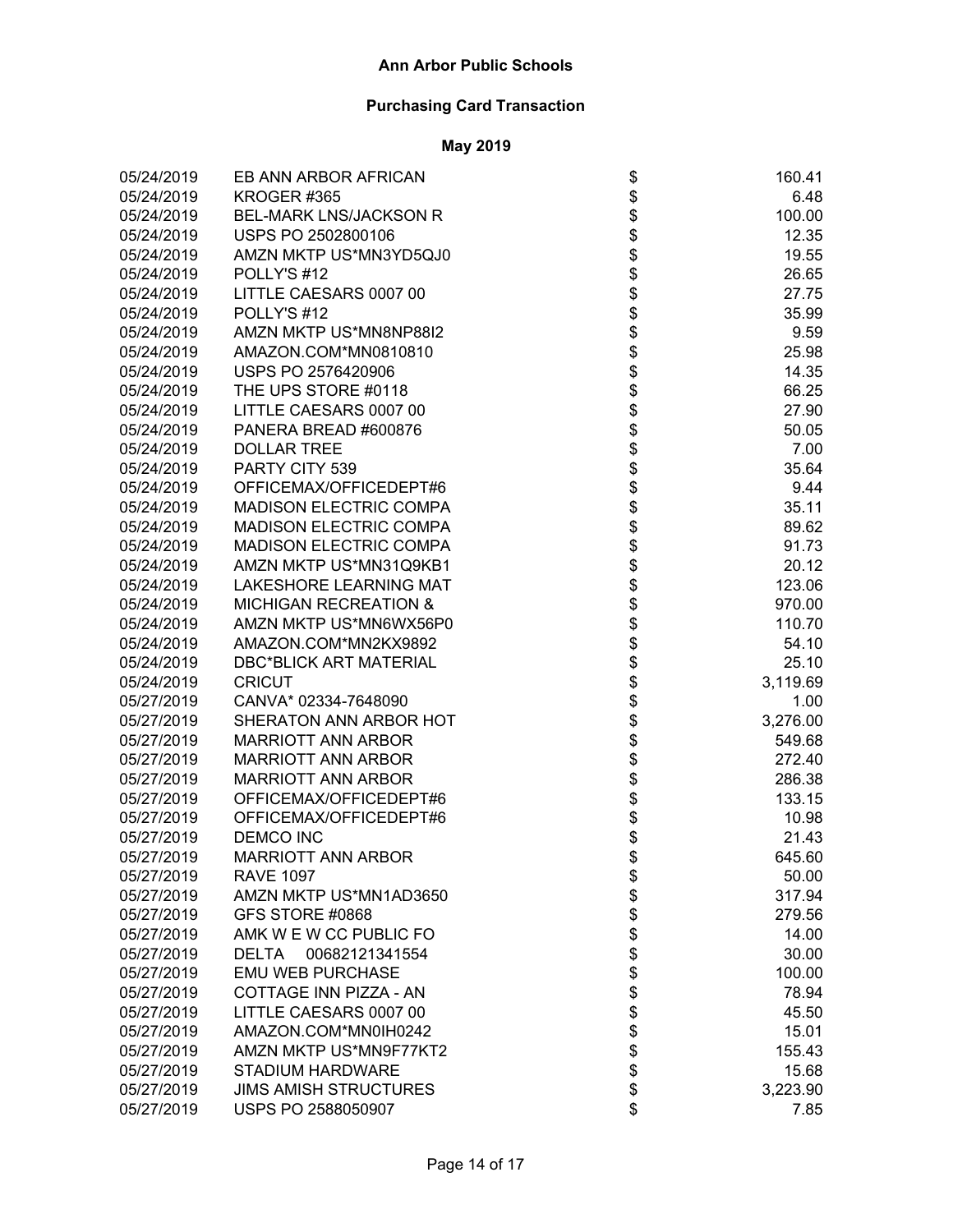| 05/27/2019 | <b>WEST MUSIC CATALOG</b>         |                    | 83.92  |
|------------|-----------------------------------|--------------------|--------|
| 05/27/2019 | OFFICEMAX/OFFICEDEPT#6            |                    | 48.00  |
| 05/27/2019 | MEIJER INC #188 Q01               |                    | 41.94  |
| 05/27/2019 | OFFICEMAX/OFFICEDEPT#6            |                    | 75.96  |
| 05/27/2019 | AMZN MKTP US*MN9QB36V2            |                    | 94.87  |
| 05/27/2019 | AMZN MKTP US*MN65A7IX1            |                    | 34.42  |
| 05/27/2019 | PALACE SPORTS & ENT BO            |                    | 100.00 |
| 05/27/2019 | <b>MASSP</b>                      |                    | 375.00 |
| 05/27/2019 | <b>MASSP</b>                      |                    | 375.00 |
| 05/27/2019 | <b>MENARDS ANN ARBOR MI</b>       |                    | 472.70 |
| 05/27/2019 | AMZN MKTP US*MN3PT9IF1            |                    | 21.98  |
| 05/28/2019 | AMAZON.COM*MN0C382M0              |                    | 152.43 |
| 05/28/2019 | D J*WALL-ST-JOURNAL               |                    | 19.49  |
| 05/28/2019 | <b>METRO 046-NAT AIRPRT S</b>     |                    | 22.00  |
| 05/28/2019 | AMAZON.COM*MN1FC57N2              |                    | 74.35  |
| 05/29/2019 | CANVA* 02338-10996167             |                    | 10.00  |
| 05/29/2019 | <b>T S ENTERPRISE ASSOCIA</b>     |                    | 164.80 |
| 05/29/2019 | AMZN MKTP US*MN99S49L2            |                    | 66.47  |
| 05/29/2019 | <b>CPK OLO #168</b>               |                    | 36.68  |
| 05/29/2019 | POLAR PRODUCTS INC                |                    | 233.00 |
| 05/29/2019 | <b>SCHOOL HEALTH CORP</b>         |                    | 45.24  |
| 05/29/2019 | <b>LUNA GRILL &amp; DINER</b>     |                    | 21.72  |
| 05/29/2019 | <b>MARRIOTT WARDMAN PK F&amp;</b> |                    | 8.80   |
| 05/29/2019 | <b>WOODLEY CAFE</b>               |                    | 15.98  |
| 05/29/2019 | AMZN MKTP US*MN52J19S2            |                    | 839.40 |
| 05/29/2019 | AMAZON.COM*MN53J0YP1              |                    | 21.14  |
| 05/29/2019 | <b>MADISON ELECTRIC COMPA</b>     |                    | 7.50   |
| 05/29/2019 | <b>MADISON ELECTRIC COMPA</b>     |                    | 54.33  |
| 05/29/2019 | <b>MADISON ELECTRIC COMPA</b>     |                    | 549.14 |
| 05/29/2019 | FOLLETT SCHOOL SOLUTIO            |                    | 64.08  |
| 05/29/2019 | AMZN MKTP US*MN0TP4WG1            |                    | 350.05 |
| 05/29/2019 | <b>GRAINGER</b>                   |                    | 113.57 |
| 05/29/2019 | <b>GRAINGER</b>                   |                    | 27.13  |
| 05/29/2019 | <b>GRAINGER</b>                   |                    | 123.28 |
| 05/29/2019 | PROJECT LEAD THE WAY,             |                    | 724.00 |
| 05/29/2019 | AMZN MKTP US*MN0U17KV0            |                    | 92.96  |
| 05/29/2019 | AMAZON.COM*MN9E097I2              | \$                 | 55.07  |
| 05/30/2019 | BRUEGGERS #3751                   |                    | 23.98  |
| 05/30/2019 | <b>FORESIGHT GROUP INC</b>        |                    | 528.15 |
| 05/30/2019 | <b>FORESIGHT GROUP INC</b>        |                    | 424.48 |
| 05/30/2019 | <b>FORESIGHT GROUP INC</b>        |                    | 162.33 |
| 05/30/2019 | <b>FORESIGHT GROUP INC</b>        |                    | 472.55 |
| 05/30/2019 | <b>DOLLAR BILL COPYING</b>        |                    | 248.00 |
| 05/30/2019 | PANERA BREAD #600874              |                    | 45.64  |
| 05/30/2019 | <b>TARGET</b><br>00009225         |                    | 15.00  |
| 05/30/2019 | USPS PO 2502800106                | <b>88888888888</b> | 7.40   |
| 05/30/2019 | CDW GOVT #SLR6750                 |                    | 35.39  |
| 05/30/2019 | OFFICEMAX/OFFICEDEPT#6            |                    | 13.58  |
| 05/30/2019 | OFFICEMAX/OFFICEDEPT#6            | \$                 | 20.37  |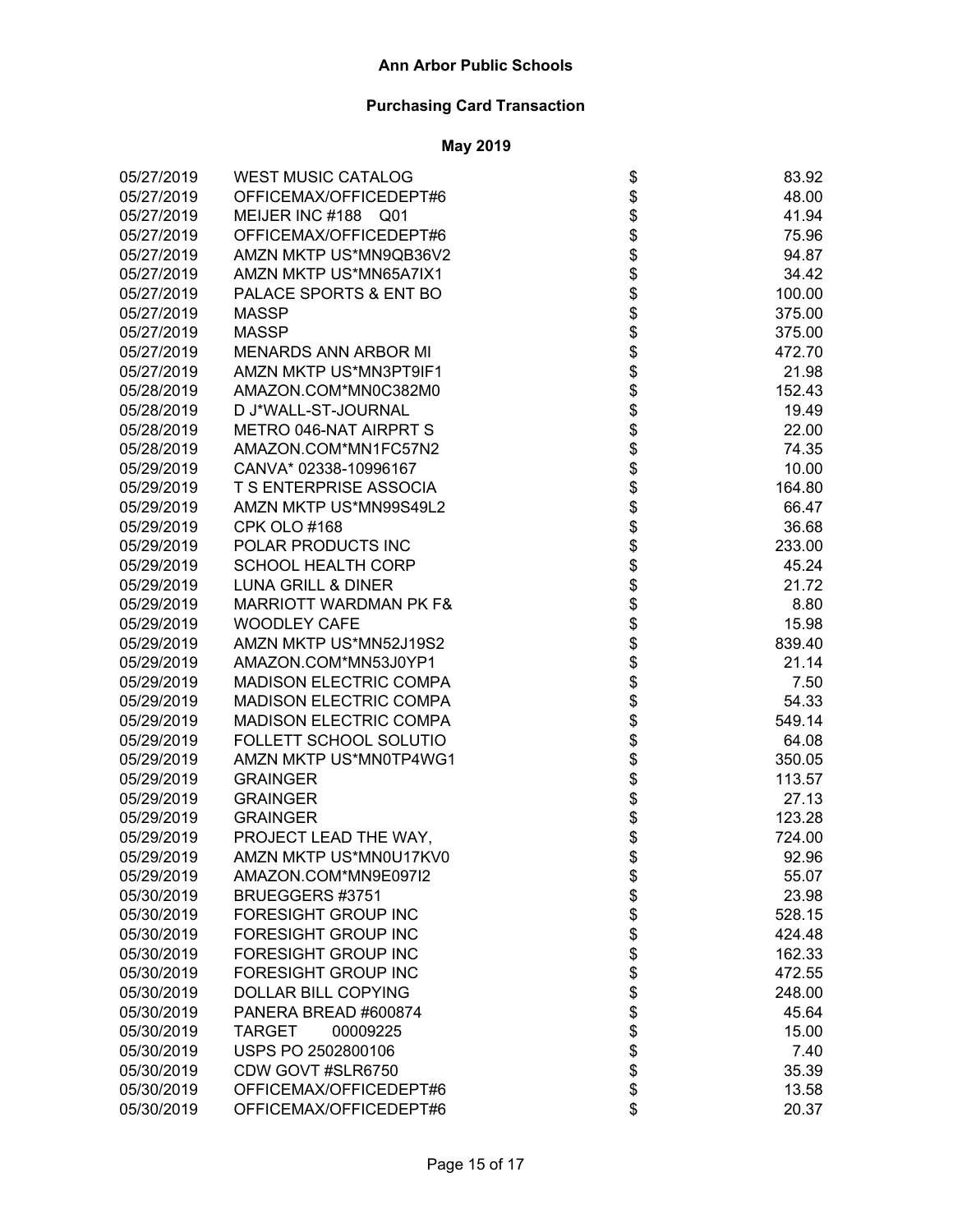| 05/30/2019 | AMZN MKTP US*MN8TX5IG2        | \$                 | 164.90    |
|------------|-------------------------------|--------------------|-----------|
| 05/30/2019 | <b>TOSHIBA BUSINESS SOLUT</b> |                    | 162.00    |
| 05/30/2019 | JIMMY JOHNS # 90012 M         |                    | 37.75     |
| 05/30/2019 | <b>EMBASSY FINN PORTER</b>    |                    | 29.75     |
| 05/30/2019 | CAPITAL GRILLE 0133200        |                    | 22.20     |
| 05/30/2019 | FERGUSON ENT, INC 933         |                    | 359.99    |
| 05/30/2019 | LITTLE CAESARS 0007 00        |                    | 44.21     |
| 05/30/2019 | AMAZON.COM*MN8OB6IF2          |                    | 216.08    |
| 05/30/2019 | SWEETWATER SOUND              |                    | 599.89    |
| 05/30/2019 | <b>MADISON ELECTRIC COMPA</b> |                    | 112.53    |
| 05/30/2019 | MADISON ELECTRIC COMPA        |                    | 207.60    |
| 05/30/2019 | <b>MADISON ELECTRIC COMPA</b> |                    | 222.30    |
| 05/30/2019 | SIGNREQUEST.COM               |                    | 8.00      |
| 05/30/2019 | WAL-MART #1824                |                    | 99.12     |
| 05/30/2019 | PANERA BREAD #601366          |                    | 78.97     |
| 05/30/2019 | SHARPRODUCTS*800-248-         |                    | 465.28    |
| 05/30/2019 | JOHNSON CONTROLS SP           |                    | 3,189.82  |
| 05/30/2019 | SQU*SQ *ARGUS FARM STO        |                    | 10.99     |
| 05/31/2019 | PANERA BREAD #600874          |                    | 44.99     |
| 05/31/2019 | <b>CITY OF ANN ARBOR</b>      |                    | 8,156.54  |
| 05/31/2019 | <b>CITY OF ANN ARBOR</b>      |                    | 22,751.86 |
| 05/31/2019 | <b>CITY OF ANN ARBOR</b>      |                    | 1,078.00  |
| 05/31/2019 | DTE ENERGY 800-477-474        |                    | 34,897.61 |
| 05/31/2019 | DTE ENERGY 800-477-474        |                    | 1,005.93  |
| 05/31/2019 | DTE ENERGY 800-477-474        |                    | 7,495.48  |
| 05/31/2019 | DTE ENERGY 800-477-474        |                    | 2,430.73  |
| 05/31/2019 | DTE ENERGY 800-477-474        |                    | 2,226.60  |
| 05/31/2019 | DTE ENERGY 800-477-474        |                    | 5,851.15  |
| 05/31/2019 | DTE ENERGY 800-477-474        |                    | 22.66     |
| 05/31/2019 | DTE ENERGY 800-477-474        |                    | 1,553.84  |
| 05/31/2019 | DTE ENERGY 800-477-474        |                    | 2,100.44  |
| 05/31/2019 | DTE ENERGY 800-477-474        |                    | 1,799.27  |
| 05/31/2019 | DTE ENERGY 800-477-474        |                    | 8,052.55  |
| 05/31/2019 | DTE ENERGY 800-477-474        |                    | 88.58     |
| 05/31/2019 | DTE ENERGY 800-477-474        |                    | 7,214.19  |
| 05/31/2019 | DTE ENERGY 800-477-474        |                    | 2,340.28  |
| 05/31/2019 | DTE ENERGY 800-477-474        | \$                 | 4,798.74  |
| 05/31/2019 | DTE ENERGY 800-477-474        |                    | 6,891.90  |
| 05/31/2019 | DTE ENERGY 800-477-474        |                    | 2,048.52  |
| 05/31/2019 | DTE ENERGY 800-477-474        |                    | 4,592.93  |
| 05/31/2019 | DTE ENERGY 800-477-474        |                    | 33,925.33 |
| 05/31/2019 | DTE ENERGY 800-477-474        |                    | 853.21    |
| 05/31/2019 | DTE ENERGY 800-477-474        |                    | 34.16     |
| 05/31/2019 | DTE ENERGY 800-477-474        |                    | 2,083.21  |
| 05/31/2019 | DTE ENERGY 800-477-474        | <b>88888888888</b> | 3,074.77  |
| 05/31/2019 | DTE ENERGY 800-477-474        |                    | 2,424.52  |
| 05/31/2019 | DTE ENERGY 800-477-474        |                    | 1,928.41  |
| 05/31/2019 | DTE ENERGY 800-477-474        |                    | 3,116.17  |
| 05/31/2019 | DTE ENERGY 800-477-474        | \$                 | 859.12    |